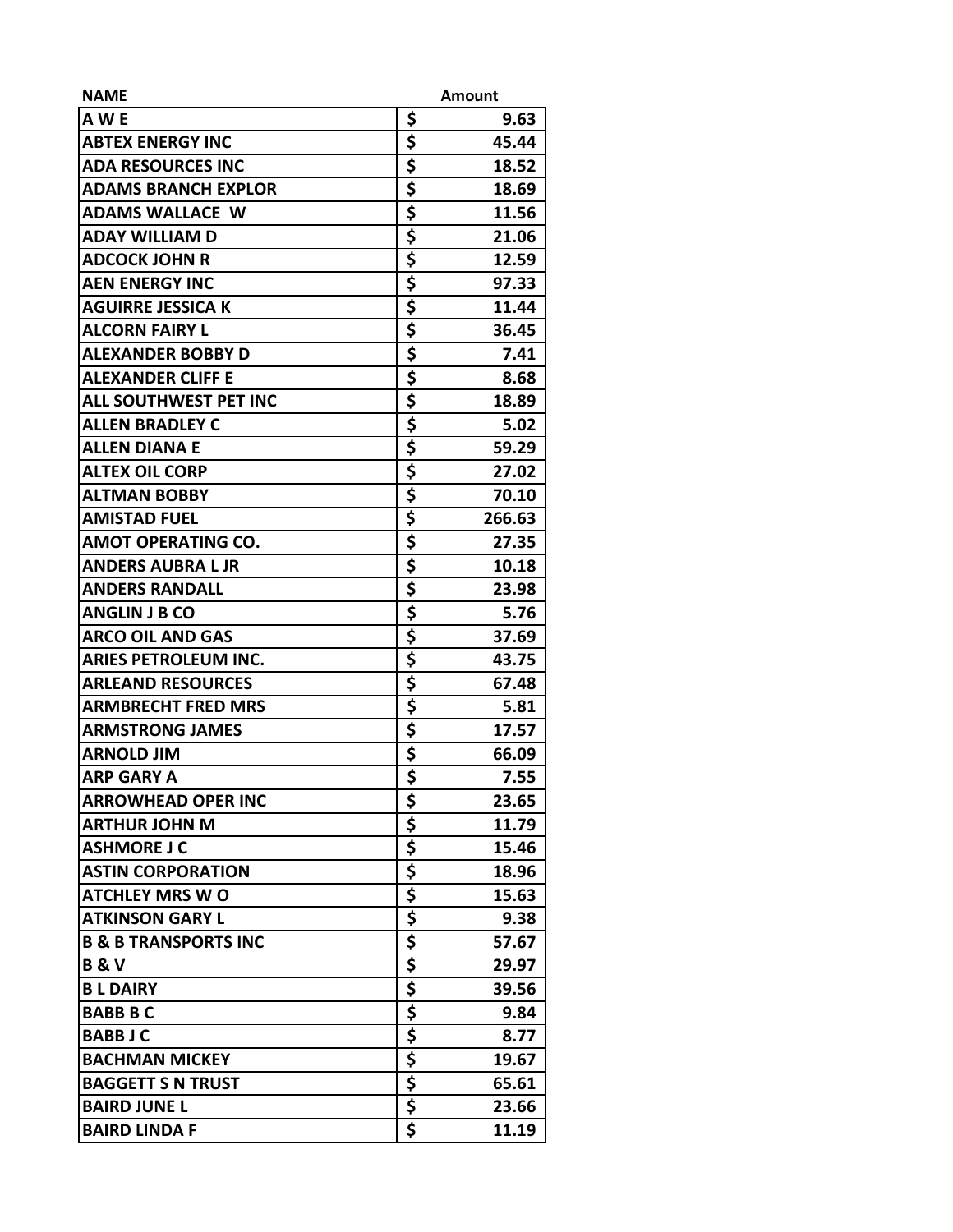| <b>BALLINGER PECAN FARMS LP</b> | \$                                   | 107.77 |
|---------------------------------|--------------------------------------|--------|
| <b>BALZER TARREN A</b>          | \$                                   | 13.19  |
| <b>BARBER THOMAS L</b>          | \$                                   | 21.58  |
| <b>BARKER KING</b>              | \$                                   | 9.62   |
| <b>BARNES DORINE A</b>          | \$                                   | 10.25  |
| <b>BARNEY RICHARD M</b>         | \$                                   | 12.05  |
| <b>BARRON SARAH</b>             | \$                                   | 6.36   |
| <b>BARROW DEWAYNE</b>           | \$                                   | 9.93   |
| <b>BARTON WARREN</b>            | \$                                   | 10.58  |
| <b>BASS CLAUDE</b>              | \$                                   | 11.35  |
| <b>BATES JR</b>                 | \$                                   | 7.37   |
| <b>BATES ZELMA</b>              | \$                                   | 8.82   |
| <b>BATLA BRENDA V</b>           | \$                                   | 41.40  |
| <b>BATTS FARM</b>               | \$                                   | 6.29   |
| <b>BAUER RONALD D</b>           | \$                                   | 31.19  |
| <b>BEARD RONNY J</b>            | \$                                   | 34.70  |
| <b>BEARD ULYS A</b>             | \$                                   | 19.68  |
| <b>BECHTEL ROY</b>              | \$                                   | 12.94  |
| <b>BECK JAMES A</b>             | \$                                   | 9.13   |
| <b>BECK REX</b>                 | \$                                   | 11.56  |
| <b>BECK RICHARD</b>             | \$                                   | 8.59   |
| <b>BEEMAN VICTOR W</b>          | \$                                   | 21.96  |
| <b>BEISSEL ESSIE</b>            | \$                                   | 18.76  |
| <b>BENHAM JACK</b>              | \$                                   | 5.75   |
| <b>BENNER RUTH</b>              | \$                                   | 50.28  |
| <b>BENNETT JANE DUNCAN</b>      | \$                                   | 6.59   |
| <b>BENSON MIKE</b>              | \$                                   | 12.11  |
| <b>BERRY CF</b>                 | \$                                   | 57.74  |
| <b>BEVER RICHARD</b>            | \$                                   | 31.53  |
| <b>BEVERS ROYCE D</b>           | $\overline{\boldsymbol{\mathsf{s}}}$ | 8.37   |
| <b>BILBREY GLENN</b>            | \$                                   | 23.84  |
| <b>BISHOP EARL E JR</b>         |                                      | 10.85  |
| <b>BLACKWELL HILL RA</b>        | $rac{5}{5}$                          | 10.16  |
| <b>BLACKWOOD BOBBY</b>          |                                      | 26.20  |
| <b>BLACKWOOD DOROTHY</b>        | $\frac{5}{5}$                        | 68.12  |
| <b>BLAIR LOUIE</b>              |                                      | 5.93   |
| <b>BLANKENSHIP MIKE</b>         |                                      | 6.64   |
| <b>BOLDT W W</b>                | $rac{5}{5}$                          | 39.33  |
| <b>BOLLMAN PAUL E</b>           | \$                                   | 25.83  |
| <b>BOWEN E C</b>                | \$                                   | 46.07  |
| <b>BOWEN TEDDY G</b>            | \$                                   | 5.36   |
| <b>BOWNDS WALLACE</b>           | \$                                   | 5.85   |
| <b>BOX WAYNE</b>                | \$                                   | 5.32   |
| <b>BOYD MAY</b>                 | \$                                   | 38.28  |
| <b>BOYD FLOYD</b>               | \$                                   | 33.81  |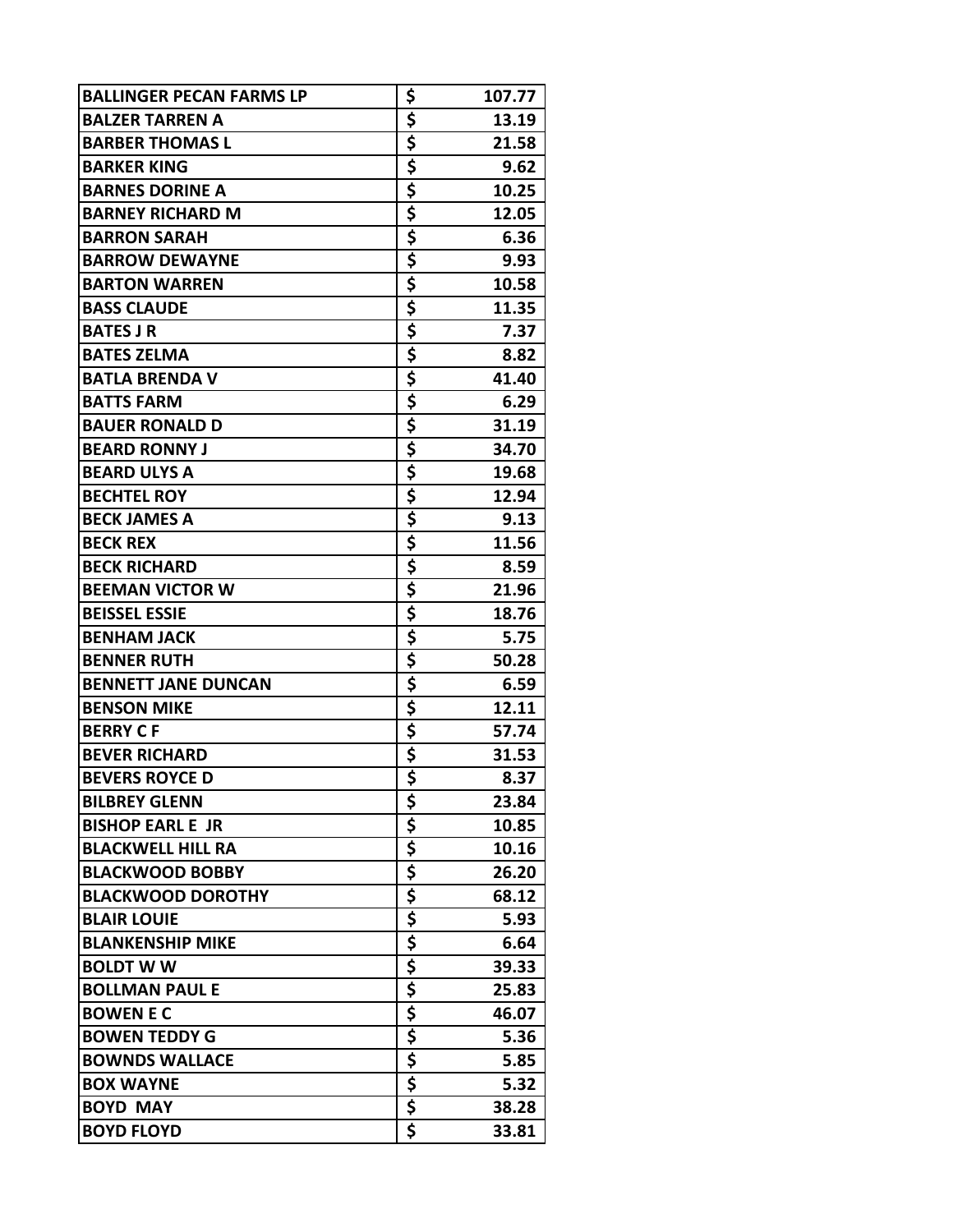| <b>BOYER VINCENT P</b>           | \$                              | 15.98  |
|----------------------------------|---------------------------------|--------|
| <b>BRAD CORP INC</b>             | \$                              | 12.13  |
| <b>BRADSHAW JIM B</b>            | \$                              | 18.20  |
| <b>BRANDT FELIX T</b>            | \$                              | 17.58  |
| <b>BRANNCO OILFIELD PRODUCTS</b> | \$                              | 14.03  |
| <b>BRANNON &amp; MURRAY</b>      | \$                              | 100.39 |
| <b>BRANNON MJ</b>                | \$                              | 38.79  |
| <b>BRANTON BUFORD</b>            | \$                              | 13.40  |
| <b>BRATTON LYNN</b>              | \$                              | 51.36  |
| <b>BRETZ BEN A</b>               | \$                              | 15.74  |
| <b>BREVARD MRS S J</b>           | \$                              | 7.91   |
| <b>BREWER A G</b>                | \$                              | 6.06   |
| <b>BREWSTER DWAYNE</b>           | \$                              | 35.24  |
| <b>BRITTANY DRILLING CO</b>      | \$                              | 17.41  |
| <b>BROOKE COY</b>                | \$                              | 99.41  |
| <b>BROOKS MARY S</b>             | \$                              | 6.76   |
| <b>BROWN CLINTON</b>             | $\frac{1}{5}$                   | 9.89   |
| <b>BROWN COUNTY JOINT VENT</b>   | \$                              | 31.52  |
| <b>BROWN DIANE M</b>             |                                 | 10.05  |
| <b>BROWN FRED H</b>              | $rac{5}{5}$                     | 35.54  |
| <b>BROWN J O</b>                 | \$                              | 19.40  |
| <b>BROWN LIZ</b>                 | \$                              | 21.95  |
| <b>BROWN WILFORD E</b>           | \$                              | 25.06  |
| <b>BRUNO EARL R</b>              | \$                              | 54.34  |
| <b>BUCHOLZ ERIKA M</b>           | \$                              | 32.42  |
| <b>BUNDRICK RICHARD C</b>        | \$                              | 5.48   |
| <b>BURFIELD RONNIE</b>           | \$                              | 5.02   |
| <b>BURLESON JIM &amp; JEAN</b>   | \$                              | 103.83 |
| <b>BURNS GARY L</b>              | \$                              | 8.87   |
| <b>BURNS PETROLEUM</b>           | $\overline{\boldsymbol{\zeta}}$ | 7.58   |
| <b>BURTON TOMMY</b>              | \$                              | 5.43   |
| <b>BYERS ROBERT LEE</b>          | \$                              | 9.92   |
| <b>CW DISPOSALS IN</b>           | \$                              | 19.31  |
| <b>CADDO EXPLORATION</b>         | \$                              | 6.32   |
| <b>CADE JERRY H</b>              | \$                              | 9.37   |
| <b>CALL ROBERT F JR</b>          | \$                              | 12.78  |
| <b>CAMPBELL MAYNE F</b>          |                                 | 6.59   |
| <b>CAPITOL TOWERS LTD</b>        |                                 | 5.10   |
| <b>CAPPS ROY A</b>               |                                 | 12.98  |
| <b>CARMICHAEL OIL CO</b>         |                                 | 22.15  |
| <b>CARNES DUANE</b>              |                                 | 41.07  |
| <b>CARR W P</b>                  |                                 | 35.83  |
| <b>CARRAWAY JOE E</b>            |                                 | 19.41  |
| <b>CARTER BARNEY</b>             |                                 | 5.28   |
| <b>CARTER DAVID C</b>            | \$                              | 14.27  |
|                                  |                                 |        |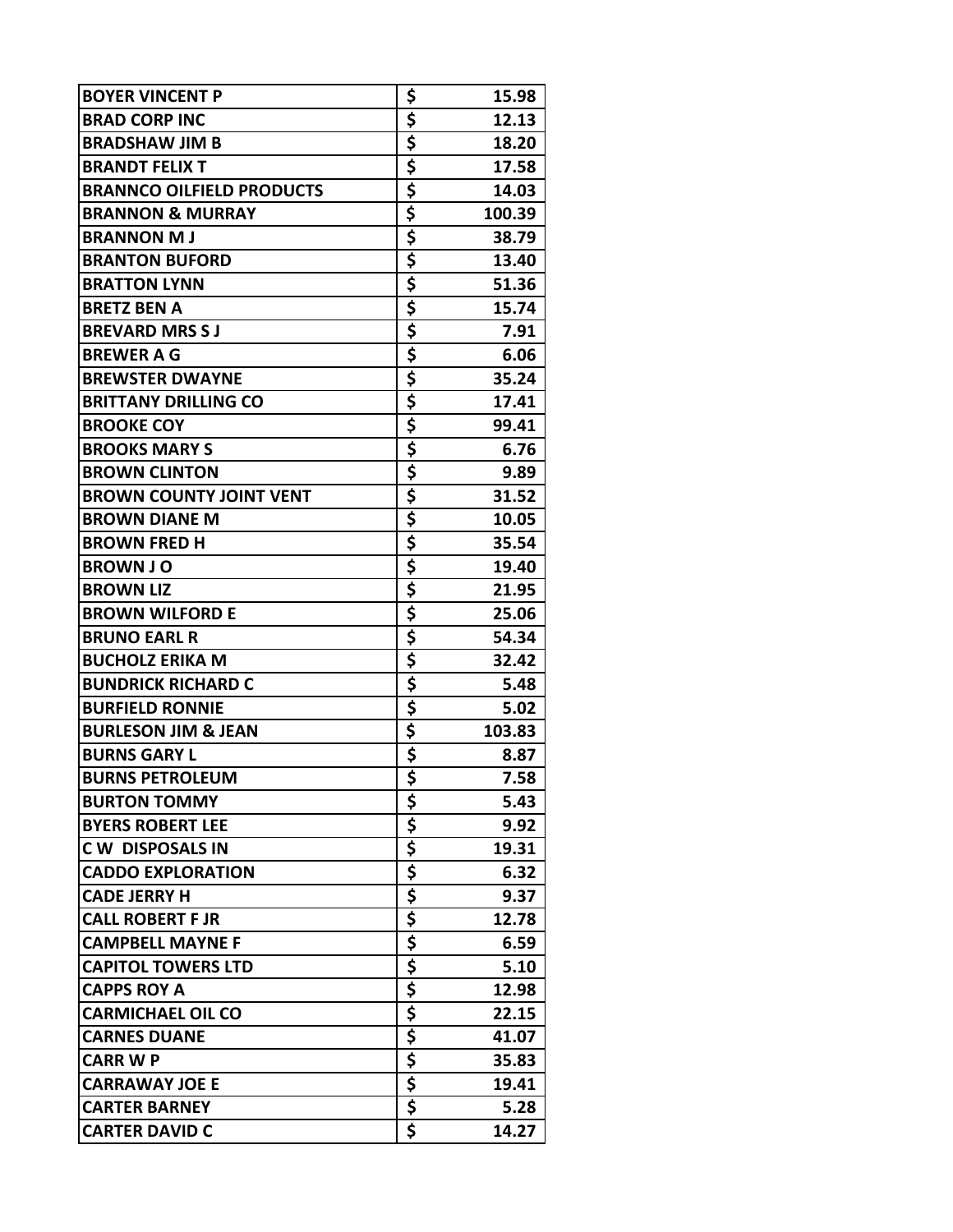| \$<br><b>CARTER SCOTT S</b><br>11.57<br>\$<br><b>CASBEER GORDON</b><br>8.29<br>\$<br><b>CASEY JOE</b><br>8.26<br>\$<br>20.74<br><b>CASH CARL H</b><br>\$<br><b>CATE JACK</b><br>5.96<br>\$<br><b>CATE LEOTA</b><br>38.77<br>\$<br>8.21<br><b>CAVANAUGH MORRIS</b><br>\$<br><b>CAVAZOS ADAM JR</b><br>12.56<br>\$<br>45.79<br><b>CEDAR OIL CO.</b><br>\$<br><b>CELERON CORP</b><br>109.26<br>\$<br><b>CHANCE RESEARCH CORP</b><br>32.58<br>\$<br><b>CHANDLER ROY W</b><br>9.86<br>\$<br>6.20<br><b>CHAPMAN HAZEL</b><br>\$<br><b>CHESHIER BARRY</b><br>9.44<br>\$<br><b>CIRCLE 3 OPERATING</b><br>8.94<br>\$<br><b>COBATA ENERGY INC</b><br>5.11<br>\$<br><b>COCKATOO CORPORATION</b><br>72.89<br>\$<br><b>COFFMAN MARY L</b><br>5.63<br>\$<br><b>COKE OIL CO.</b><br>8.53<br>\$<br><b>COLCO DRLG AND PROD INC</b><br>15.30<br>\$<br><b>COLLIER OPEERATING</b><br>5.96<br>\$<br><b>COLLINS GLENN</b><br>43.58<br>\$<br><b>COLO EXPLORATION CO INC</b><br>331.25<br>\$<br><b>COMANCHE RESOURCES INC.</b><br>15.11<br>\$<br><b>COMPLETE PACKAGING</b><br>20.78<br>\$<br>18.39<br><b>COMPTON DOROTHY</b><br>\$<br><b>COMPTON RENA</b><br>9.59<br>\$<br><b>COMYN PIPELINE CO</b><br>123.28<br><b>CONSOLIDATED OPER</b><br>17.50<br>\$<br><b>COOKE CHAD L</b><br>13.67<br>\$<br><b>COOPER JACK</b><br>6.56<br>\$<br><b>COPELAND RANCH CO</b><br>5.90<br>$rac{5}{5}$<br><b>CO-PHAR INC.</b><br>5.48<br><b>CORBETT MICHAEL S</b><br>46.71<br>\$<br><b>COTTER JERRY</b><br>49.99<br>\$<br><b>COTTON SUSIE</b><br>11.65<br>\$<br><b>COULTER TIM</b><br>5.51<br>\$<br><b>COWAN HARRY L</b><br>7.97<br>\$<br>\$<br><b>COX MILDRED</b><br>14.31<br>10.12<br><b>CRENSHAW RAYMOND</b><br>\$<br><b>CROSS MAXINE</b><br>8.36<br>\$<br><b>CROWLEY A N</b><br>15.51<br>\$<br><b>CROWLEY WILLIAM J</b><br>9.13 | <b>CARTER JERRY D</b>      | \$<br>19.42 |
|--------------------------------------------------------------------------------------------------------------------------------------------------------------------------------------------------------------------------------------------------------------------------------------------------------------------------------------------------------------------------------------------------------------------------------------------------------------------------------------------------------------------------------------------------------------------------------------------------------------------------------------------------------------------------------------------------------------------------------------------------------------------------------------------------------------------------------------------------------------------------------------------------------------------------------------------------------------------------------------------------------------------------------------------------------------------------------------------------------------------------------------------------------------------------------------------------------------------------------------------------------------------------------------------------------------------------------------------------------------------------------------------------------------------------------------------------------------------------------------------------------------------------------------------------------------------------------------------------------------------------------------------------------------------------------------------------------------------------------------------------------------------------------------------|----------------------------|-------------|
|                                                                                                                                                                                                                                                                                                                                                                                                                                                                                                                                                                                                                                                                                                                                                                                                                                                                                                                                                                                                                                                                                                                                                                                                                                                                                                                                                                                                                                                                                                                                                                                                                                                                                                                                                                                            |                            |             |
|                                                                                                                                                                                                                                                                                                                                                                                                                                                                                                                                                                                                                                                                                                                                                                                                                                                                                                                                                                                                                                                                                                                                                                                                                                                                                                                                                                                                                                                                                                                                                                                                                                                                                                                                                                                            |                            |             |
|                                                                                                                                                                                                                                                                                                                                                                                                                                                                                                                                                                                                                                                                                                                                                                                                                                                                                                                                                                                                                                                                                                                                                                                                                                                                                                                                                                                                                                                                                                                                                                                                                                                                                                                                                                                            |                            |             |
|                                                                                                                                                                                                                                                                                                                                                                                                                                                                                                                                                                                                                                                                                                                                                                                                                                                                                                                                                                                                                                                                                                                                                                                                                                                                                                                                                                                                                                                                                                                                                                                                                                                                                                                                                                                            |                            |             |
|                                                                                                                                                                                                                                                                                                                                                                                                                                                                                                                                                                                                                                                                                                                                                                                                                                                                                                                                                                                                                                                                                                                                                                                                                                                                                                                                                                                                                                                                                                                                                                                                                                                                                                                                                                                            |                            |             |
|                                                                                                                                                                                                                                                                                                                                                                                                                                                                                                                                                                                                                                                                                                                                                                                                                                                                                                                                                                                                                                                                                                                                                                                                                                                                                                                                                                                                                                                                                                                                                                                                                                                                                                                                                                                            |                            |             |
|                                                                                                                                                                                                                                                                                                                                                                                                                                                                                                                                                                                                                                                                                                                                                                                                                                                                                                                                                                                                                                                                                                                                                                                                                                                                                                                                                                                                                                                                                                                                                                                                                                                                                                                                                                                            |                            |             |
|                                                                                                                                                                                                                                                                                                                                                                                                                                                                                                                                                                                                                                                                                                                                                                                                                                                                                                                                                                                                                                                                                                                                                                                                                                                                                                                                                                                                                                                                                                                                                                                                                                                                                                                                                                                            |                            |             |
|                                                                                                                                                                                                                                                                                                                                                                                                                                                                                                                                                                                                                                                                                                                                                                                                                                                                                                                                                                                                                                                                                                                                                                                                                                                                                                                                                                                                                                                                                                                                                                                                                                                                                                                                                                                            |                            |             |
|                                                                                                                                                                                                                                                                                                                                                                                                                                                                                                                                                                                                                                                                                                                                                                                                                                                                                                                                                                                                                                                                                                                                                                                                                                                                                                                                                                                                                                                                                                                                                                                                                                                                                                                                                                                            |                            |             |
|                                                                                                                                                                                                                                                                                                                                                                                                                                                                                                                                                                                                                                                                                                                                                                                                                                                                                                                                                                                                                                                                                                                                                                                                                                                                                                                                                                                                                                                                                                                                                                                                                                                                                                                                                                                            |                            |             |
|                                                                                                                                                                                                                                                                                                                                                                                                                                                                                                                                                                                                                                                                                                                                                                                                                                                                                                                                                                                                                                                                                                                                                                                                                                                                                                                                                                                                                                                                                                                                                                                                                                                                                                                                                                                            |                            |             |
|                                                                                                                                                                                                                                                                                                                                                                                                                                                                                                                                                                                                                                                                                                                                                                                                                                                                                                                                                                                                                                                                                                                                                                                                                                                                                                                                                                                                                                                                                                                                                                                                                                                                                                                                                                                            |                            |             |
|                                                                                                                                                                                                                                                                                                                                                                                                                                                                                                                                                                                                                                                                                                                                                                                                                                                                                                                                                                                                                                                                                                                                                                                                                                                                                                                                                                                                                                                                                                                                                                                                                                                                                                                                                                                            |                            |             |
|                                                                                                                                                                                                                                                                                                                                                                                                                                                                                                                                                                                                                                                                                                                                                                                                                                                                                                                                                                                                                                                                                                                                                                                                                                                                                                                                                                                                                                                                                                                                                                                                                                                                                                                                                                                            |                            |             |
|                                                                                                                                                                                                                                                                                                                                                                                                                                                                                                                                                                                                                                                                                                                                                                                                                                                                                                                                                                                                                                                                                                                                                                                                                                                                                                                                                                                                                                                                                                                                                                                                                                                                                                                                                                                            |                            |             |
|                                                                                                                                                                                                                                                                                                                                                                                                                                                                                                                                                                                                                                                                                                                                                                                                                                                                                                                                                                                                                                                                                                                                                                                                                                                                                                                                                                                                                                                                                                                                                                                                                                                                                                                                                                                            |                            |             |
|                                                                                                                                                                                                                                                                                                                                                                                                                                                                                                                                                                                                                                                                                                                                                                                                                                                                                                                                                                                                                                                                                                                                                                                                                                                                                                                                                                                                                                                                                                                                                                                                                                                                                                                                                                                            |                            |             |
|                                                                                                                                                                                                                                                                                                                                                                                                                                                                                                                                                                                                                                                                                                                                                                                                                                                                                                                                                                                                                                                                                                                                                                                                                                                                                                                                                                                                                                                                                                                                                                                                                                                                                                                                                                                            |                            |             |
|                                                                                                                                                                                                                                                                                                                                                                                                                                                                                                                                                                                                                                                                                                                                                                                                                                                                                                                                                                                                                                                                                                                                                                                                                                                                                                                                                                                                                                                                                                                                                                                                                                                                                                                                                                                            |                            |             |
|                                                                                                                                                                                                                                                                                                                                                                                                                                                                                                                                                                                                                                                                                                                                                                                                                                                                                                                                                                                                                                                                                                                                                                                                                                                                                                                                                                                                                                                                                                                                                                                                                                                                                                                                                                                            |                            |             |
|                                                                                                                                                                                                                                                                                                                                                                                                                                                                                                                                                                                                                                                                                                                                                                                                                                                                                                                                                                                                                                                                                                                                                                                                                                                                                                                                                                                                                                                                                                                                                                                                                                                                                                                                                                                            |                            |             |
|                                                                                                                                                                                                                                                                                                                                                                                                                                                                                                                                                                                                                                                                                                                                                                                                                                                                                                                                                                                                                                                                                                                                                                                                                                                                                                                                                                                                                                                                                                                                                                                                                                                                                                                                                                                            |                            |             |
|                                                                                                                                                                                                                                                                                                                                                                                                                                                                                                                                                                                                                                                                                                                                                                                                                                                                                                                                                                                                                                                                                                                                                                                                                                                                                                                                                                                                                                                                                                                                                                                                                                                                                                                                                                                            |                            |             |
|                                                                                                                                                                                                                                                                                                                                                                                                                                                                                                                                                                                                                                                                                                                                                                                                                                                                                                                                                                                                                                                                                                                                                                                                                                                                                                                                                                                                                                                                                                                                                                                                                                                                                                                                                                                            |                            |             |
|                                                                                                                                                                                                                                                                                                                                                                                                                                                                                                                                                                                                                                                                                                                                                                                                                                                                                                                                                                                                                                                                                                                                                                                                                                                                                                                                                                                                                                                                                                                                                                                                                                                                                                                                                                                            |                            |             |
|                                                                                                                                                                                                                                                                                                                                                                                                                                                                                                                                                                                                                                                                                                                                                                                                                                                                                                                                                                                                                                                                                                                                                                                                                                                                                                                                                                                                                                                                                                                                                                                                                                                                                                                                                                                            |                            |             |
|                                                                                                                                                                                                                                                                                                                                                                                                                                                                                                                                                                                                                                                                                                                                                                                                                                                                                                                                                                                                                                                                                                                                                                                                                                                                                                                                                                                                                                                                                                                                                                                                                                                                                                                                                                                            |                            |             |
|                                                                                                                                                                                                                                                                                                                                                                                                                                                                                                                                                                                                                                                                                                                                                                                                                                                                                                                                                                                                                                                                                                                                                                                                                                                                                                                                                                                                                                                                                                                                                                                                                                                                                                                                                                                            |                            |             |
|                                                                                                                                                                                                                                                                                                                                                                                                                                                                                                                                                                                                                                                                                                                                                                                                                                                                                                                                                                                                                                                                                                                                                                                                                                                                                                                                                                                                                                                                                                                                                                                                                                                                                                                                                                                            |                            |             |
|                                                                                                                                                                                                                                                                                                                                                                                                                                                                                                                                                                                                                                                                                                                                                                                                                                                                                                                                                                                                                                                                                                                                                                                                                                                                                                                                                                                                                                                                                                                                                                                                                                                                                                                                                                                            |                            |             |
|                                                                                                                                                                                                                                                                                                                                                                                                                                                                                                                                                                                                                                                                                                                                                                                                                                                                                                                                                                                                                                                                                                                                                                                                                                                                                                                                                                                                                                                                                                                                                                                                                                                                                                                                                                                            |                            |             |
|                                                                                                                                                                                                                                                                                                                                                                                                                                                                                                                                                                                                                                                                                                                                                                                                                                                                                                                                                                                                                                                                                                                                                                                                                                                                                                                                                                                                                                                                                                                                                                                                                                                                                                                                                                                            |                            |             |
|                                                                                                                                                                                                                                                                                                                                                                                                                                                                                                                                                                                                                                                                                                                                                                                                                                                                                                                                                                                                                                                                                                                                                                                                                                                                                                                                                                                                                                                                                                                                                                                                                                                                                                                                                                                            |                            |             |
|                                                                                                                                                                                                                                                                                                                                                                                                                                                                                                                                                                                                                                                                                                                                                                                                                                                                                                                                                                                                                                                                                                                                                                                                                                                                                                                                                                                                                                                                                                                                                                                                                                                                                                                                                                                            |                            |             |
|                                                                                                                                                                                                                                                                                                                                                                                                                                                                                                                                                                                                                                                                                                                                                                                                                                                                                                                                                                                                                                                                                                                                                                                                                                                                                                                                                                                                                                                                                                                                                                                                                                                                                                                                                                                            |                            |             |
|                                                                                                                                                                                                                                                                                                                                                                                                                                                                                                                                                                                                                                                                                                                                                                                                                                                                                                                                                                                                                                                                                                                                                                                                                                                                                                                                                                                                                                                                                                                                                                                                                                                                                                                                                                                            |                            |             |
|                                                                                                                                                                                                                                                                                                                                                                                                                                                                                                                                                                                                                                                                                                                                                                                                                                                                                                                                                                                                                                                                                                                                                                                                                                                                                                                                                                                                                                                                                                                                                                                                                                                                                                                                                                                            |                            |             |
|                                                                                                                                                                                                                                                                                                                                                                                                                                                                                                                                                                                                                                                                                                                                                                                                                                                                                                                                                                                                                                                                                                                                                                                                                                                                                                                                                                                                                                                                                                                                                                                                                                                                                                                                                                                            |                            |             |
|                                                                                                                                                                                                                                                                                                                                                                                                                                                                                                                                                                                                                                                                                                                                                                                                                                                                                                                                                                                                                                                                                                                                                                                                                                                                                                                                                                                                                                                                                                                                                                                                                                                                                                                                                                                            |                            |             |
|                                                                                                                                                                                                                                                                                                                                                                                                                                                                                                                                                                                                                                                                                                                                                                                                                                                                                                                                                                                                                                                                                                                                                                                                                                                                                                                                                                                                                                                                                                                                                                                                                                                                                                                                                                                            |                            |             |
|                                                                                                                                                                                                                                                                                                                                                                                                                                                                                                                                                                                                                                                                                                                                                                                                                                                                                                                                                                                                                                                                                                                                                                                                                                                                                                                                                                                                                                                                                                                                                                                                                                                                                                                                                                                            |                            |             |
|                                                                                                                                                                                                                                                                                                                                                                                                                                                                                                                                                                                                                                                                                                                                                                                                                                                                                                                                                                                                                                                                                                                                                                                                                                                                                                                                                                                                                                                                                                                                                                                                                                                                                                                                                                                            |                            |             |
|                                                                                                                                                                                                                                                                                                                                                                                                                                                                                                                                                                                                                                                                                                                                                                                                                                                                                                                                                                                                                                                                                                                                                                                                                                                                                                                                                                                                                                                                                                                                                                                                                                                                                                                                                                                            | <b>CROWNOVER RALPH DBA</b> | \$<br>19.77 |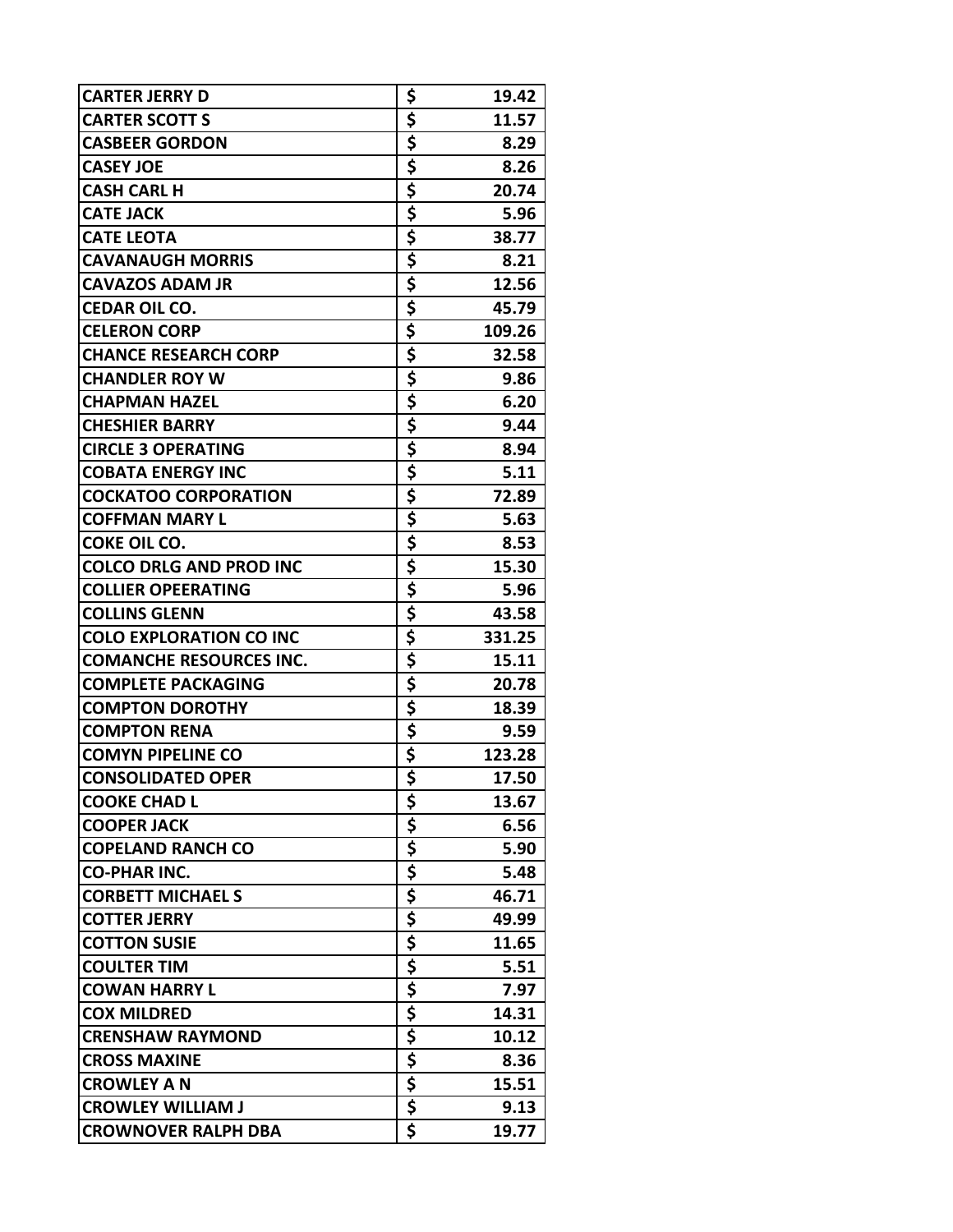| \$<br><b>CUBINE JOE K</b><br>18.85<br>\$<br><b>CURRAN KIEL INC</b><br>30.74<br>\$<br><b>CURTIS CARL W</b><br>9.92<br>\$<br><b>CWJ PARTNERSHIP</b><br>55.31<br>\$<br><b>CYPERT JEWELL</b><br>25.91<br>\$<br>91.72<br><b>D A B OIL SERVICE</b><br>\$<br><b>D S K PRODUCERS</b><br>46.24<br>\$<br>6.15<br><b>DALCO DEVELOPMENT</b><br>\$<br><b>DALTON SH</b><br>8.47<br>\$<br>26.79<br><b>DANIEL FREDDIE</b><br>\$<br><b>DANIELS WENDY M</b><br>27.94<br>\$<br><b>DAVENPORT DON</b><br>18.20<br>\$<br><b>DAVIS JACK G</b><br>8.15<br>\$<br><b>DAVIS MAURINE</b><br>33.86<br>\$<br>7.14<br><b>DAVIST L</b><br>\$<br><b>DAVIS WINDELLE E</b><br>14.39<br>\$<br>11.54<br><b>D'AVY OIL COMPANY</b><br>\$<br><b>DAY BARRY</b><br>18.33<br>\$<br>5.16<br>DAY RANCH LANDS EST.<br>\$<br><b>DBO OIL INCORPORATED</b><br>302.24<br>\$<br><b>DE SOTO OPERATING</b><br>102.71<br>\$<br><b>DEANDA GARY A</b><br>13.52<br>\$<br><b>DEASON JACKIE W</b><br>9.48<br>\$<br><b>DEATON LEON</b><br>14.61<br>\$<br><b>DEEL FRANK L III</b><br>33.25<br>\$<br><b>DELA ROSA GUS</b><br>5.71<br>\$<br><b>DELANO MIKE</b><br>11.92<br>\$<br><b>DEMCO EXPLORATION INC</b><br>11.71<br>$\overline{\boldsymbol{\zeta}}$<br>63.04<br><b>DENIS JENNIFER M</b><br>\$<br><b>DENNY MIKE D</b><br>11.68<br>\$<br><b>DENNY RICHARD</b><br>7.46<br>\$<br><b>DENTON EXPLORATION INC</b><br>52.88<br>\$<br>\$<br><b>DEPRANG RANCH</b><br>120.18<br>12.46<br><b>DESANA DEVELOPMENT</b><br>\$<br><b>DESANA DEVELOPMENT CORP</b><br>15.57<br>\$<br><b>DIAMOND A ENERGY CORP</b><br>14.83<br>$\frac{1}{5}$<br><b>DIERSCHKE BRIAN W</b><br>5.62<br>\$<br>13.70<br><b>DIETZ S B</b><br>$rac{5}{5}$<br><b>DOAN OIL CO</b><br>73.16<br><b>DODD CLARA J</b><br>9.76<br>\$<br><b>DODSON PETROLEUM CORP</b><br>7.69<br>\$<br><b>DOUBLE X RANCH</b><br>24.42<br>\$<br><b>DRAKE DODDIE</b><br>24.78<br>\$<br><b>DUBOSE J R D</b><br>6.55 | <b>CRYE DELMER G</b> | \$<br>158.79 |
|--------------------------------------------------------------------------------------------------------------------------------------------------------------------------------------------------------------------------------------------------------------------------------------------------------------------------------------------------------------------------------------------------------------------------------------------------------------------------------------------------------------------------------------------------------------------------------------------------------------------------------------------------------------------------------------------------------------------------------------------------------------------------------------------------------------------------------------------------------------------------------------------------------------------------------------------------------------------------------------------------------------------------------------------------------------------------------------------------------------------------------------------------------------------------------------------------------------------------------------------------------------------------------------------------------------------------------------------------------------------------------------------------------------------------------------------------------------------------------------------------------------------------------------------------------------------------------------------------------------------------------------------------------------------------------------------------------------------------------------------------------------------------------------------------------------------------------------------------------------------------------------|----------------------|--------------|
|                                                                                                                                                                                                                                                                                                                                                                                                                                                                                                                                                                                                                                                                                                                                                                                                                                                                                                                                                                                                                                                                                                                                                                                                                                                                                                                                                                                                                                                                                                                                                                                                                                                                                                                                                                                                                                                                                      |                      |              |
|                                                                                                                                                                                                                                                                                                                                                                                                                                                                                                                                                                                                                                                                                                                                                                                                                                                                                                                                                                                                                                                                                                                                                                                                                                                                                                                                                                                                                                                                                                                                                                                                                                                                                                                                                                                                                                                                                      |                      |              |
|                                                                                                                                                                                                                                                                                                                                                                                                                                                                                                                                                                                                                                                                                                                                                                                                                                                                                                                                                                                                                                                                                                                                                                                                                                                                                                                                                                                                                                                                                                                                                                                                                                                                                                                                                                                                                                                                                      |                      |              |
|                                                                                                                                                                                                                                                                                                                                                                                                                                                                                                                                                                                                                                                                                                                                                                                                                                                                                                                                                                                                                                                                                                                                                                                                                                                                                                                                                                                                                                                                                                                                                                                                                                                                                                                                                                                                                                                                                      |                      |              |
|                                                                                                                                                                                                                                                                                                                                                                                                                                                                                                                                                                                                                                                                                                                                                                                                                                                                                                                                                                                                                                                                                                                                                                                                                                                                                                                                                                                                                                                                                                                                                                                                                                                                                                                                                                                                                                                                                      |                      |              |
|                                                                                                                                                                                                                                                                                                                                                                                                                                                                                                                                                                                                                                                                                                                                                                                                                                                                                                                                                                                                                                                                                                                                                                                                                                                                                                                                                                                                                                                                                                                                                                                                                                                                                                                                                                                                                                                                                      |                      |              |
|                                                                                                                                                                                                                                                                                                                                                                                                                                                                                                                                                                                                                                                                                                                                                                                                                                                                                                                                                                                                                                                                                                                                                                                                                                                                                                                                                                                                                                                                                                                                                                                                                                                                                                                                                                                                                                                                                      |                      |              |
|                                                                                                                                                                                                                                                                                                                                                                                                                                                                                                                                                                                                                                                                                                                                                                                                                                                                                                                                                                                                                                                                                                                                                                                                                                                                                                                                                                                                                                                                                                                                                                                                                                                                                                                                                                                                                                                                                      |                      |              |
|                                                                                                                                                                                                                                                                                                                                                                                                                                                                                                                                                                                                                                                                                                                                                                                                                                                                                                                                                                                                                                                                                                                                                                                                                                                                                                                                                                                                                                                                                                                                                                                                                                                                                                                                                                                                                                                                                      |                      |              |
|                                                                                                                                                                                                                                                                                                                                                                                                                                                                                                                                                                                                                                                                                                                                                                                                                                                                                                                                                                                                                                                                                                                                                                                                                                                                                                                                                                                                                                                                                                                                                                                                                                                                                                                                                                                                                                                                                      |                      |              |
|                                                                                                                                                                                                                                                                                                                                                                                                                                                                                                                                                                                                                                                                                                                                                                                                                                                                                                                                                                                                                                                                                                                                                                                                                                                                                                                                                                                                                                                                                                                                                                                                                                                                                                                                                                                                                                                                                      |                      |              |
|                                                                                                                                                                                                                                                                                                                                                                                                                                                                                                                                                                                                                                                                                                                                                                                                                                                                                                                                                                                                                                                                                                                                                                                                                                                                                                                                                                                                                                                                                                                                                                                                                                                                                                                                                                                                                                                                                      |                      |              |
|                                                                                                                                                                                                                                                                                                                                                                                                                                                                                                                                                                                                                                                                                                                                                                                                                                                                                                                                                                                                                                                                                                                                                                                                                                                                                                                                                                                                                                                                                                                                                                                                                                                                                                                                                                                                                                                                                      |                      |              |
|                                                                                                                                                                                                                                                                                                                                                                                                                                                                                                                                                                                                                                                                                                                                                                                                                                                                                                                                                                                                                                                                                                                                                                                                                                                                                                                                                                                                                                                                                                                                                                                                                                                                                                                                                                                                                                                                                      |                      |              |
|                                                                                                                                                                                                                                                                                                                                                                                                                                                                                                                                                                                                                                                                                                                                                                                                                                                                                                                                                                                                                                                                                                                                                                                                                                                                                                                                                                                                                                                                                                                                                                                                                                                                                                                                                                                                                                                                                      |                      |              |
|                                                                                                                                                                                                                                                                                                                                                                                                                                                                                                                                                                                                                                                                                                                                                                                                                                                                                                                                                                                                                                                                                                                                                                                                                                                                                                                                                                                                                                                                                                                                                                                                                                                                                                                                                                                                                                                                                      |                      |              |
|                                                                                                                                                                                                                                                                                                                                                                                                                                                                                                                                                                                                                                                                                                                                                                                                                                                                                                                                                                                                                                                                                                                                                                                                                                                                                                                                                                                                                                                                                                                                                                                                                                                                                                                                                                                                                                                                                      |                      |              |
|                                                                                                                                                                                                                                                                                                                                                                                                                                                                                                                                                                                                                                                                                                                                                                                                                                                                                                                                                                                                                                                                                                                                                                                                                                                                                                                                                                                                                                                                                                                                                                                                                                                                                                                                                                                                                                                                                      |                      |              |
|                                                                                                                                                                                                                                                                                                                                                                                                                                                                                                                                                                                                                                                                                                                                                                                                                                                                                                                                                                                                                                                                                                                                                                                                                                                                                                                                                                                                                                                                                                                                                                                                                                                                                                                                                                                                                                                                                      |                      |              |
|                                                                                                                                                                                                                                                                                                                                                                                                                                                                                                                                                                                                                                                                                                                                                                                                                                                                                                                                                                                                                                                                                                                                                                                                                                                                                                                                                                                                                                                                                                                                                                                                                                                                                                                                                                                                                                                                                      |                      |              |
|                                                                                                                                                                                                                                                                                                                                                                                                                                                                                                                                                                                                                                                                                                                                                                                                                                                                                                                                                                                                                                                                                                                                                                                                                                                                                                                                                                                                                                                                                                                                                                                                                                                                                                                                                                                                                                                                                      |                      |              |
|                                                                                                                                                                                                                                                                                                                                                                                                                                                                                                                                                                                                                                                                                                                                                                                                                                                                                                                                                                                                                                                                                                                                                                                                                                                                                                                                                                                                                                                                                                                                                                                                                                                                                                                                                                                                                                                                                      |                      |              |
|                                                                                                                                                                                                                                                                                                                                                                                                                                                                                                                                                                                                                                                                                                                                                                                                                                                                                                                                                                                                                                                                                                                                                                                                                                                                                                                                                                                                                                                                                                                                                                                                                                                                                                                                                                                                                                                                                      |                      |              |
|                                                                                                                                                                                                                                                                                                                                                                                                                                                                                                                                                                                                                                                                                                                                                                                                                                                                                                                                                                                                                                                                                                                                                                                                                                                                                                                                                                                                                                                                                                                                                                                                                                                                                                                                                                                                                                                                                      |                      |              |
|                                                                                                                                                                                                                                                                                                                                                                                                                                                                                                                                                                                                                                                                                                                                                                                                                                                                                                                                                                                                                                                                                                                                                                                                                                                                                                                                                                                                                                                                                                                                                                                                                                                                                                                                                                                                                                                                                      |                      |              |
|                                                                                                                                                                                                                                                                                                                                                                                                                                                                                                                                                                                                                                                                                                                                                                                                                                                                                                                                                                                                                                                                                                                                                                                                                                                                                                                                                                                                                                                                                                                                                                                                                                                                                                                                                                                                                                                                                      |                      |              |
|                                                                                                                                                                                                                                                                                                                                                                                                                                                                                                                                                                                                                                                                                                                                                                                                                                                                                                                                                                                                                                                                                                                                                                                                                                                                                                                                                                                                                                                                                                                                                                                                                                                                                                                                                                                                                                                                                      |                      |              |
|                                                                                                                                                                                                                                                                                                                                                                                                                                                                                                                                                                                                                                                                                                                                                                                                                                                                                                                                                                                                                                                                                                                                                                                                                                                                                                                                                                                                                                                                                                                                                                                                                                                                                                                                                                                                                                                                                      |                      |              |
|                                                                                                                                                                                                                                                                                                                                                                                                                                                                                                                                                                                                                                                                                                                                                                                                                                                                                                                                                                                                                                                                                                                                                                                                                                                                                                                                                                                                                                                                                                                                                                                                                                                                                                                                                                                                                                                                                      |                      |              |
|                                                                                                                                                                                                                                                                                                                                                                                                                                                                                                                                                                                                                                                                                                                                                                                                                                                                                                                                                                                                                                                                                                                                                                                                                                                                                                                                                                                                                                                                                                                                                                                                                                                                                                                                                                                                                                                                                      |                      |              |
|                                                                                                                                                                                                                                                                                                                                                                                                                                                                                                                                                                                                                                                                                                                                                                                                                                                                                                                                                                                                                                                                                                                                                                                                                                                                                                                                                                                                                                                                                                                                                                                                                                                                                                                                                                                                                                                                                      |                      |              |
|                                                                                                                                                                                                                                                                                                                                                                                                                                                                                                                                                                                                                                                                                                                                                                                                                                                                                                                                                                                                                                                                                                                                                                                                                                                                                                                                                                                                                                                                                                                                                                                                                                                                                                                                                                                                                                                                                      |                      |              |
|                                                                                                                                                                                                                                                                                                                                                                                                                                                                                                                                                                                                                                                                                                                                                                                                                                                                                                                                                                                                                                                                                                                                                                                                                                                                                                                                                                                                                                                                                                                                                                                                                                                                                                                                                                                                                                                                                      |                      |              |
|                                                                                                                                                                                                                                                                                                                                                                                                                                                                                                                                                                                                                                                                                                                                                                                                                                                                                                                                                                                                                                                                                                                                                                                                                                                                                                                                                                                                                                                                                                                                                                                                                                                                                                                                                                                                                                                                                      |                      |              |
|                                                                                                                                                                                                                                                                                                                                                                                                                                                                                                                                                                                                                                                                                                                                                                                                                                                                                                                                                                                                                                                                                                                                                                                                                                                                                                                                                                                                                                                                                                                                                                                                                                                                                                                                                                                                                                                                                      |                      |              |
|                                                                                                                                                                                                                                                                                                                                                                                                                                                                                                                                                                                                                                                                                                                                                                                                                                                                                                                                                                                                                                                                                                                                                                                                                                                                                                                                                                                                                                                                                                                                                                                                                                                                                                                                                                                                                                                                                      |                      |              |
|                                                                                                                                                                                                                                                                                                                                                                                                                                                                                                                                                                                                                                                                                                                                                                                                                                                                                                                                                                                                                                                                                                                                                                                                                                                                                                                                                                                                                                                                                                                                                                                                                                                                                                                                                                                                                                                                                      |                      |              |
|                                                                                                                                                                                                                                                                                                                                                                                                                                                                                                                                                                                                                                                                                                                                                                                                                                                                                                                                                                                                                                                                                                                                                                                                                                                                                                                                                                                                                                                                                                                                                                                                                                                                                                                                                                                                                                                                                      |                      |              |
|                                                                                                                                                                                                                                                                                                                                                                                                                                                                                                                                                                                                                                                                                                                                                                                                                                                                                                                                                                                                                                                                                                                                                                                                                                                                                                                                                                                                                                                                                                                                                                                                                                                                                                                                                                                                                                                                                      |                      |              |
|                                                                                                                                                                                                                                                                                                                                                                                                                                                                                                                                                                                                                                                                                                                                                                                                                                                                                                                                                                                                                                                                                                                                                                                                                                                                                                                                                                                                                                                                                                                                                                                                                                                                                                                                                                                                                                                                                      |                      |              |
|                                                                                                                                                                                                                                                                                                                                                                                                                                                                                                                                                                                                                                                                                                                                                                                                                                                                                                                                                                                                                                                                                                                                                                                                                                                                                                                                                                                                                                                                                                                                                                                                                                                                                                                                                                                                                                                                                      |                      |              |
|                                                                                                                                                                                                                                                                                                                                                                                                                                                                                                                                                                                                                                                                                                                                                                                                                                                                                                                                                                                                                                                                                                                                                                                                                                                                                                                                                                                                                                                                                                                                                                                                                                                                                                                                                                                                                                                                                      |                      |              |
|                                                                                                                                                                                                                                                                                                                                                                                                                                                                                                                                                                                                                                                                                                                                                                                                                                                                                                                                                                                                                                                                                                                                                                                                                                                                                                                                                                                                                                                                                                                                                                                                                                                                                                                                                                                                                                                                                      |                      |              |
|                                                                                                                                                                                                                                                                                                                                                                                                                                                                                                                                                                                                                                                                                                                                                                                                                                                                                                                                                                                                                                                                                                                                                                                                                                                                                                                                                                                                                                                                                                                                                                                                                                                                                                                                                                                                                                                                                      |                      |              |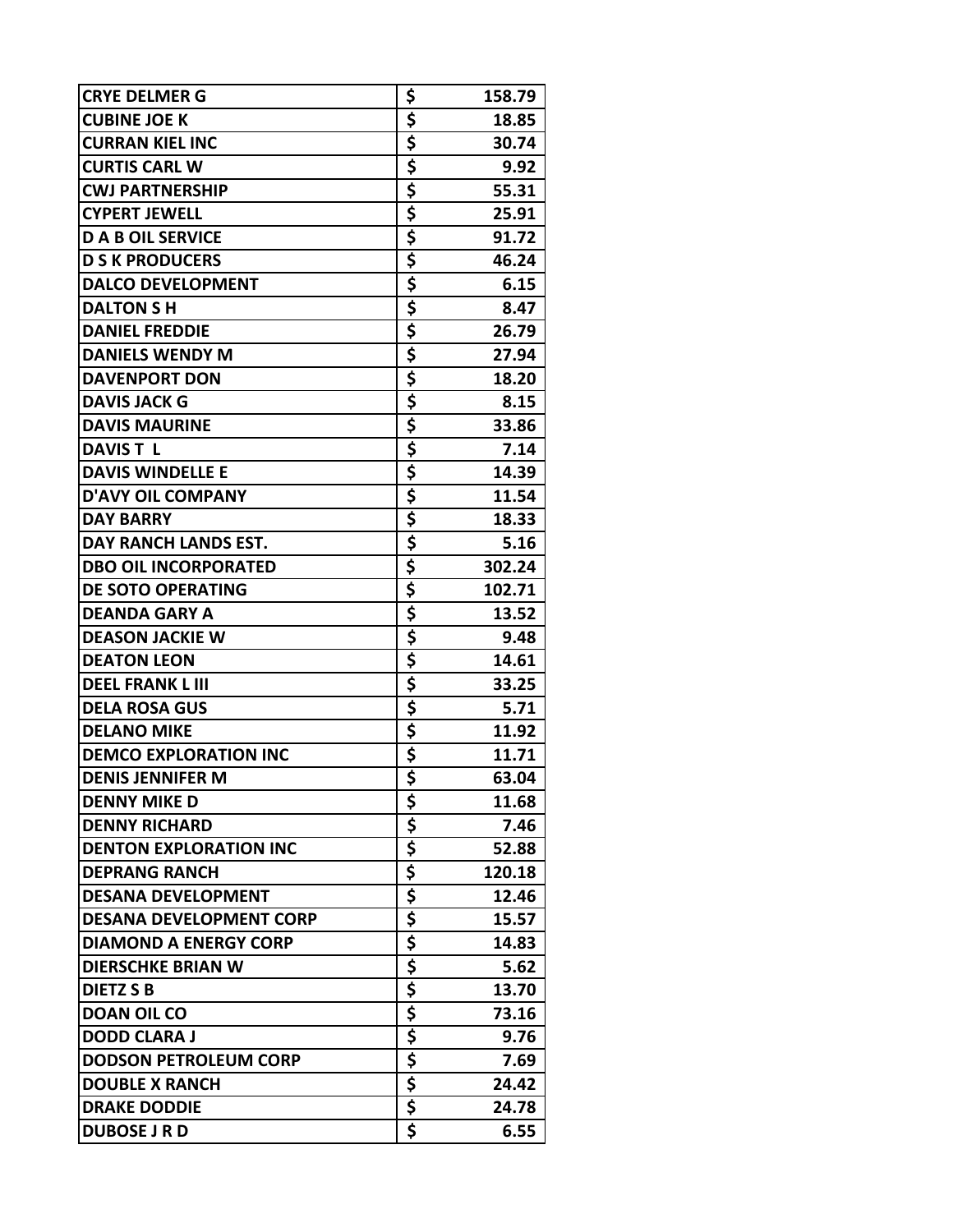| <b>DUNAGAN MIKE</b>                 | \$                                   | 7.97     |
|-------------------------------------|--------------------------------------|----------|
| <b>DUNAWAY CHARLES</b>              | \$                                   | 8.10     |
| <b>DUNN BOBBY J</b>                 | \$                                   | 29.86    |
| <b>DUPUIS CHARLES T</b>             | \$                                   | 10.43    |
| <b>DUPUIS KENNETH J</b>             | \$                                   | 25.14    |
| <b>DURANGO OPERATING</b>            | \$                                   | 5.56     |
| <b>DUSEK M A</b>                    | \$                                   | 6.78     |
| <b>DUSEK VINC JR</b>                | \$                                   | 29.82    |
| <b>DYNAMIC PRODUCTION INC</b>       | \$                                   | 56.41    |
| <b>EDCO PETROLEUM CO</b>            | \$                                   | 56.49    |
| <b>EGGEMEYER E A</b>                | \$                                   | 30.93    |
| <b>EL PASO HYDRO CARBON</b>         | \$                                   | 82.38    |
| <b>ELDRED FRANK E SR</b>            | \$                                   | 6.69     |
| <b>ELECTROSPACE SYSTEMS INC</b>     | \$                                   | 3,341.00 |
| <b>EMCOR PET INC</b>                | \$                                   | 277.16   |
| <b>ENCON SERVICES INC</b>           | \$                                   | 369.21   |
| <b>ENSEARCH EXPLORATION</b>         | \$                                   | 318.01   |
| <b>EPC</b>                          | \$                                   | 253.83   |
| <b>ERWIN AUSTIN</b>                 | \$                                   | 11.37    |
| <b>ESTES JOE F</b>                  | \$                                   | 8.32     |
| <b>ETHEREDGE S E</b>                | \$                                   | 13.25    |
| <b>EUBANK CHARLIE H JR</b>          | \$                                   | 37.35    |
| <b>EUBANKS JAMES</b>                | \$                                   | 6.12     |
| <b>EVANS LUCIUS</b>                 | \$                                   | 40.37    |
| <b>EVANS ROBERT P JR</b>            | \$                                   | 17.42    |
| <b>EVERTON FREDDIE</b>              | \$                                   | 5.84     |
| <b>EXCO RESOURCES INC</b>           | \$                                   | 7.29     |
| <b>EXOIL INC</b>                    | \$                                   | 5.95     |
| <b>EXPANDING ENERGY CORP</b>        | \$                                   | 11.85    |
| <b>EXPLO OIL INC</b>                | $\overline{\boldsymbol{\mathsf{s}}}$ | 38.79    |
| <b>EXPORT PETROLEUM</b>             | \$                                   | 52.21    |
| <b>FS&amp;D</b>                     | \$                                   | 37.90    |
| <b>FAIRCHILD PET. CORP.</b>         | \$                                   | 179.80   |
| <b>FANCHER DAVID</b>                | $rac{5}{5}$                          | 7.88     |
| <b>FAUBION RODNEY</b>               |                                      | 5.93     |
| <b>FENTON LORETTA</b>               | \$                                   | 18.05    |
| <b>FENTON SHAWN</b>                 | <u>\$</u>                            | 39.03    |
| <b>FENWICK WILLIAM D</b>            | \$                                   | 29.77    |
| <b>FINE JIMMY</b>                   | \$                                   | 5.75     |
| <b>FINLAY ENERGY INC</b>            | \$                                   | 476.41   |
| <b>FIRST ASSEMBLY OF GOD CHURCH</b> | \$                                   | 26.42    |
| <b>FISHER BOBBY</b>                 | \$                                   | 9.21     |
| <b>FLAIR RESOURCES</b>              | \$                                   | 20.95    |
| <b>FLETCHER CURTIS M</b>            | \$                                   | 11.40    |
| <b>FLETCHER R G</b>                 | \$                                   | 65.17    |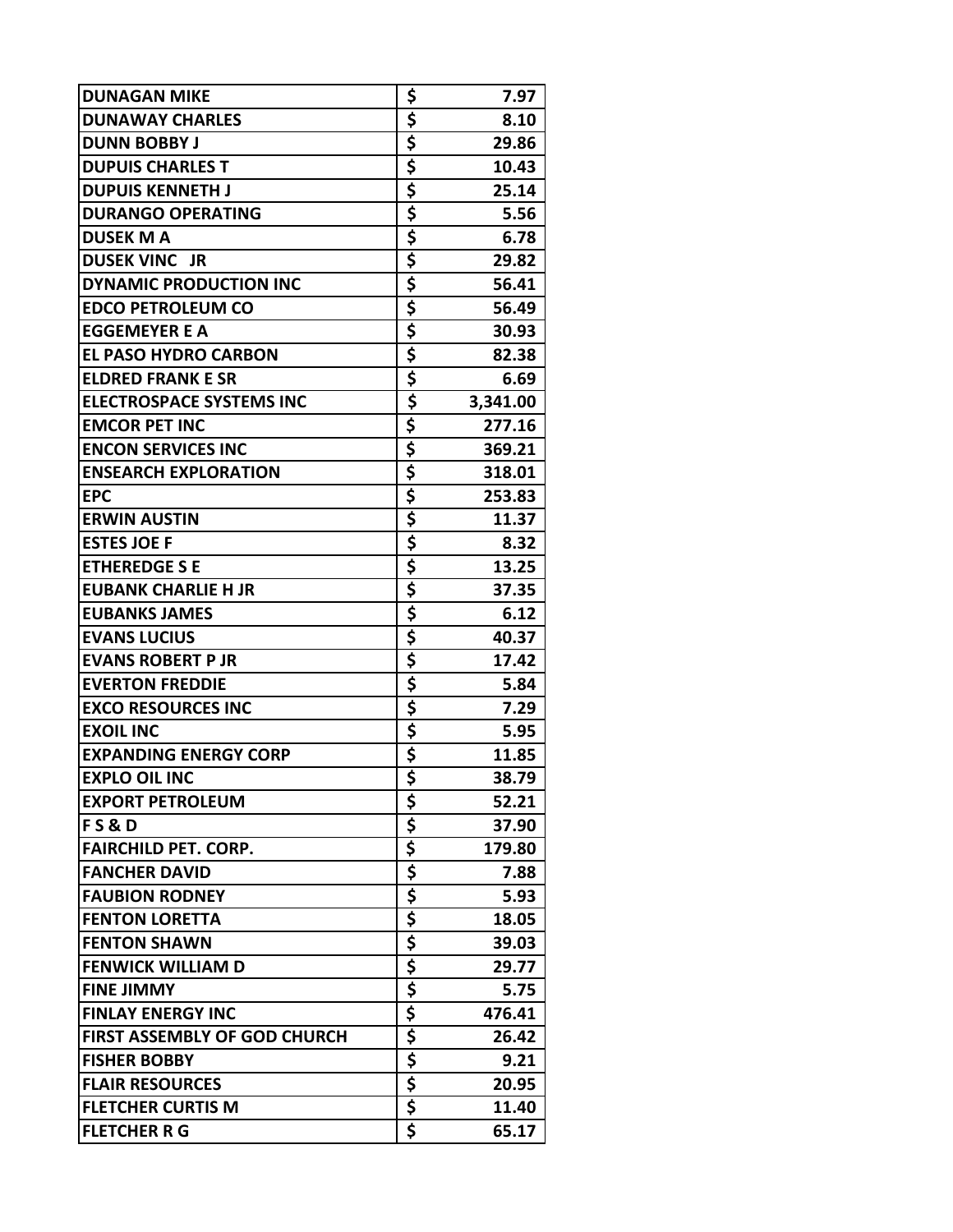| <b>FLIPPEN IDA BELLE</b>         | \$                                   | 5.65  |
|----------------------------------|--------------------------------------|-------|
| <b>FLORES SUE</b>                | \$                                   | 36.48 |
| <b>FLYNN PEGGY C</b>             | \$                                   | 26.55 |
| <b>FOREE COMPANY</b>             | \$                                   | 42.25 |
| <b>FORTSON FRED L</b>            | \$                                   | 5.10  |
| <b>FORTUNE LEWIS</b>             | \$                                   | 10.49 |
| <b>FOSTER JEFF L</b>             | \$                                   | 27.95 |
| <b>FOWLER ESTATE</b>             | \$                                   | 6.30  |
| <b>FOWLER LUZ</b>                | \$                                   | 7.98  |
| <b>FOWLER STEVEN C</b>           | \$                                   | 5.71  |
| <b>FOWLER W J JR</b>             | \$                                   | 7.18  |
| <b>FRANK J KING</b>              | \$                                   | 21.52 |
| <b>FRANKE LUCILLE</b>            | \$                                   | 75.20 |
| <b>FREDORA CORP</b>              | \$                                   | 27.75 |
| <b>FREEMAN JAMES B</b>           | \$                                   | 11.90 |
| <b>FROHLICK RUBY</b>             | \$                                   | 14.29 |
| <b>G S C OPERATING</b>           | \$                                   | 9.19  |
| <b>G.E.M. ASSOCIATES INC.</b>    | \$                                   | 9.74  |
| <b>GALAWAY INC</b><br>1          | \$                                   | 5.34  |
| <b>GALLOWAY RAY</b>              | \$                                   | 17.20 |
| <b>GALVEZ ROBERT A</b>           | \$                                   | 12.36 |
| <b>GANDY CURTIS H</b>            | \$                                   | 49.07 |
| <b>GANGAI MAURO MD</b>           | \$                                   | 9.08  |
| <b>GANNAWAY DAVID D</b>          | \$                                   | 10.49 |
| <b>GARCIA JASON P</b>            | \$                                   | 29.94 |
| <b>GARCIA JUSTINO R</b>          | \$                                   | 10.13 |
| <b>GARDNER CHARLES K</b>         | \$                                   | 9.81  |
| <b>GARNER JACK</b>               | <u>\$</u>                            | 34.59 |
| <b>GARY BILL</b>                 | \$                                   | 34.43 |
| <b>GATES WILLIAM B</b>           | $\overline{\boldsymbol{\mathsf{s}}}$ | 18.38 |
| <b>GENTRY EUGENE M</b>           | \$                                   | 12.16 |
| <b>GEORGE JARVIS</b>             |                                      | 6.73  |
| <b>GHS OIL INC</b>               | $rac{5}{5}$                          | 12.51 |
| <b>GIBSON LAND AND CATTLE CO</b> |                                      | 14.39 |
| <b>GIL JOHN OIL CO</b>           | $rac{5}{5}$                          | 11.08 |
| <b>GILDER RAYMOND L</b>          | \$                                   | 8.28  |
| <b>GILLESPIE MARVIN</b>          | \$                                   | 9.90  |
| <b>GILLESPIE SHANNON C</b>       | \$                                   | 19.93 |
| <b>GIPSON HARRY N</b>            | \$                                   | 7.76  |
| <b>GLENCAIR RESOURCES INC</b>    | \$                                   | 26.29 |
| <b>GOLDSBORO POST OFFICE</b>     | \$                                   | 6.05  |
| <b>GOLDSTAR OIL AND GAS CO.</b>  | \$                                   | 14.99 |
| <b>GOODSON KEVIN R</b>           | \$                                   | 42.71 |
| <b>GOODY'S FRIED CHICKEN</b>     | \$                                   | 10.75 |
| <b>GOREE JERRY L</b>             | \$                                   | 11.15 |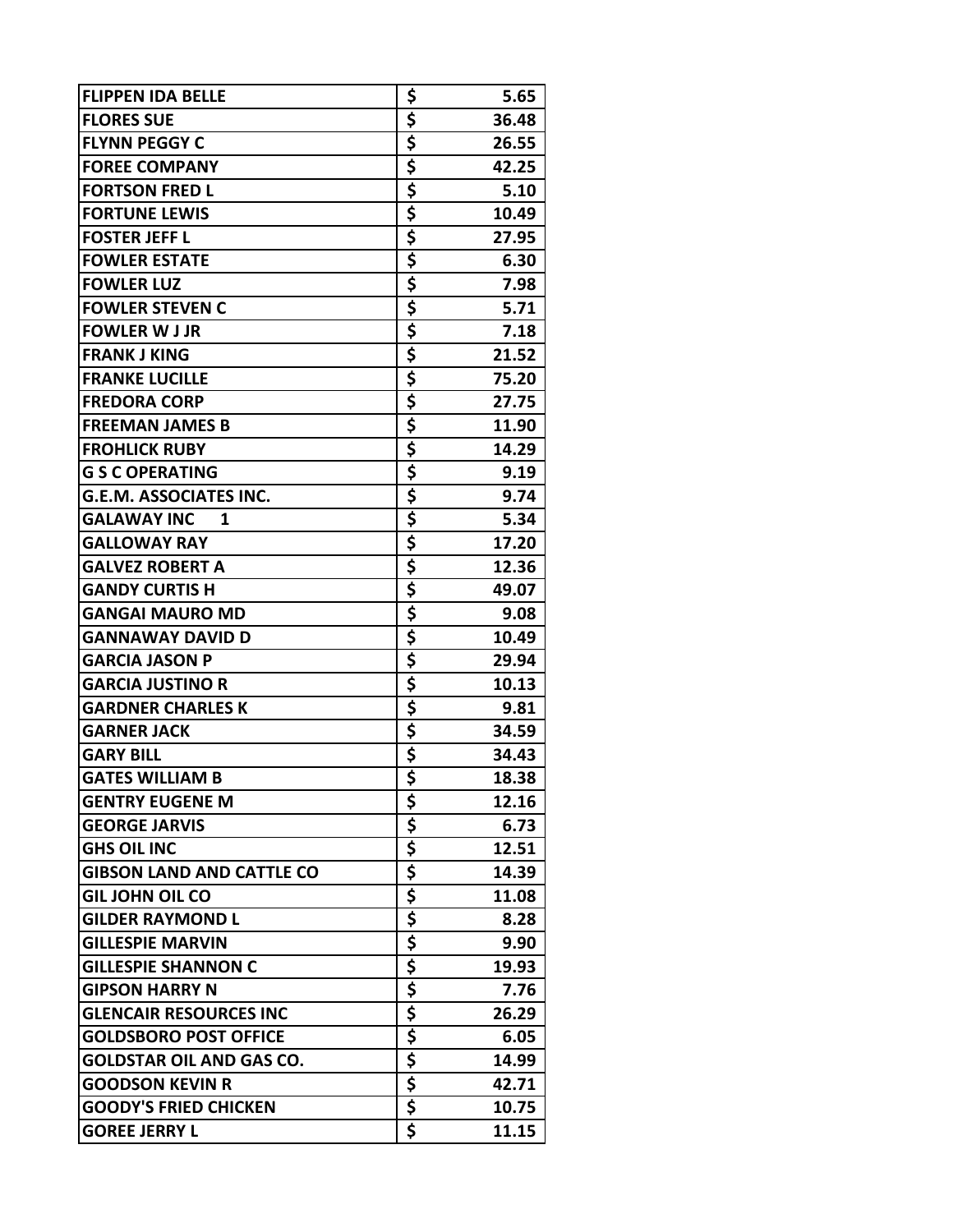| <b>GRABS MARK W</b>           | \$          | 12.15  |
|-------------------------------|-------------|--------|
| <b>GRAHAM JAMES G</b>         | \$          | 60.17  |
| <b>GRAHAM RESOURCES INC.</b>  | \$          | 15.97  |
| <b>GRAHAM THOMAS W</b>        | \$          | 5.19   |
| <b>GRAND BANKS ENERGY CO.</b> | \$          | 73.18  |
| <b>GRANT FLOYD</b>            | \$          | 15.67  |
| <b>GRANT SHORTY</b>           | \$          | 44.80  |
| <b>GRAVES DORMAN</b>          | \$          | 160.79 |
| <b>GRAVES E M</b>             | \$          | 59.96  |
| <b>GRAY ROBERT</b>            | \$          | 6.60   |
| <b>GRAY W R JR</b>            | \$          | 12.14  |
| <b>GREEN BETTY</b>            | \$          | 12.22  |
| <b>GRIFFITH L H</b>           | \$          | 5.00   |
| <b>GRIMES NANCY</b>           | \$          | 32.32  |
| <b>GRIMM OIL CO</b>           | \$          | 17.05  |
| <b>GROUNDS MARY V</b>         | \$          | 11.14  |
| <b>GROVES LEON</b>            | \$          | 18.16  |
| <b>GTE SOUTHWEST</b>          | \$          | 196.62 |
| <b>GUERRA MARIA SJ</b>        | \$          | 9.48   |
| <b>GUERRERO GABRIEL</b>       | \$          | 5.33   |
| <b>GUNDERSON MARC</b>         | \$          | 22.22  |
| <b>GURLEY JOHNNY O III</b>    | \$          | 54.29  |
| <b>GUS EDWARDS COMPANY</b>    | \$          | 7.31   |
| <b>GUTHRIE R C</b>            | \$          | 9.48   |
| <b>H AND R OILS INC</b>       | \$          | 58.55  |
| <b>HLMOILCO</b>               | \$          | 5.97   |
| <b>HAAS BILL OIL ACCT</b>     | \$          | 12.60  |
| <b>HAILEY ENERGY CORP</b>     | \$          | 8.02   |
| <b>HAINES DALTON</b>          | \$          | 16.60  |
| <b>HAIR GREGORY L</b>         |             | 21.85  |
| <b>HALE FERN</b>              | \$          | 35.99  |
| <b>HALFMANN OTTO T</b>        | \$          | 9.58   |
| <b>HALL WALTER W</b>          | \$          | 9.37   |
| <b>HALLFORD JAMES B</b>       |             | 13.13  |
| <b>HALLIBURTON RESOUCES</b>   | $rac{5}{5}$ | 64.40  |
| <b>HALLMARK ALVIN</b>         | \$          | 6.63   |
| <b>HAMCO EXPLORATION</b>      | \$          | 20.99  |
| <b>HAMILTON JIM</b>           | \$          | 6.76   |
| <b>HAMILTON MIKE</b>          | \$          | 8.67   |
| <b>HAMON HUBERT</b>           | \$          | 7.16   |
| <b>HANNA FERN W</b>           | \$          | 36.41  |
| <b>HANNAMAN RAY L</b>         | \$          | 74.76  |
| <b>HARBIN JAMES B</b>         | $rac{5}{5}$ | 37.10  |
| <b>HARDIN JACK</b>            |             | 42.16  |
| <b>HARDING NATHAN</b>         | \$          | 14.38  |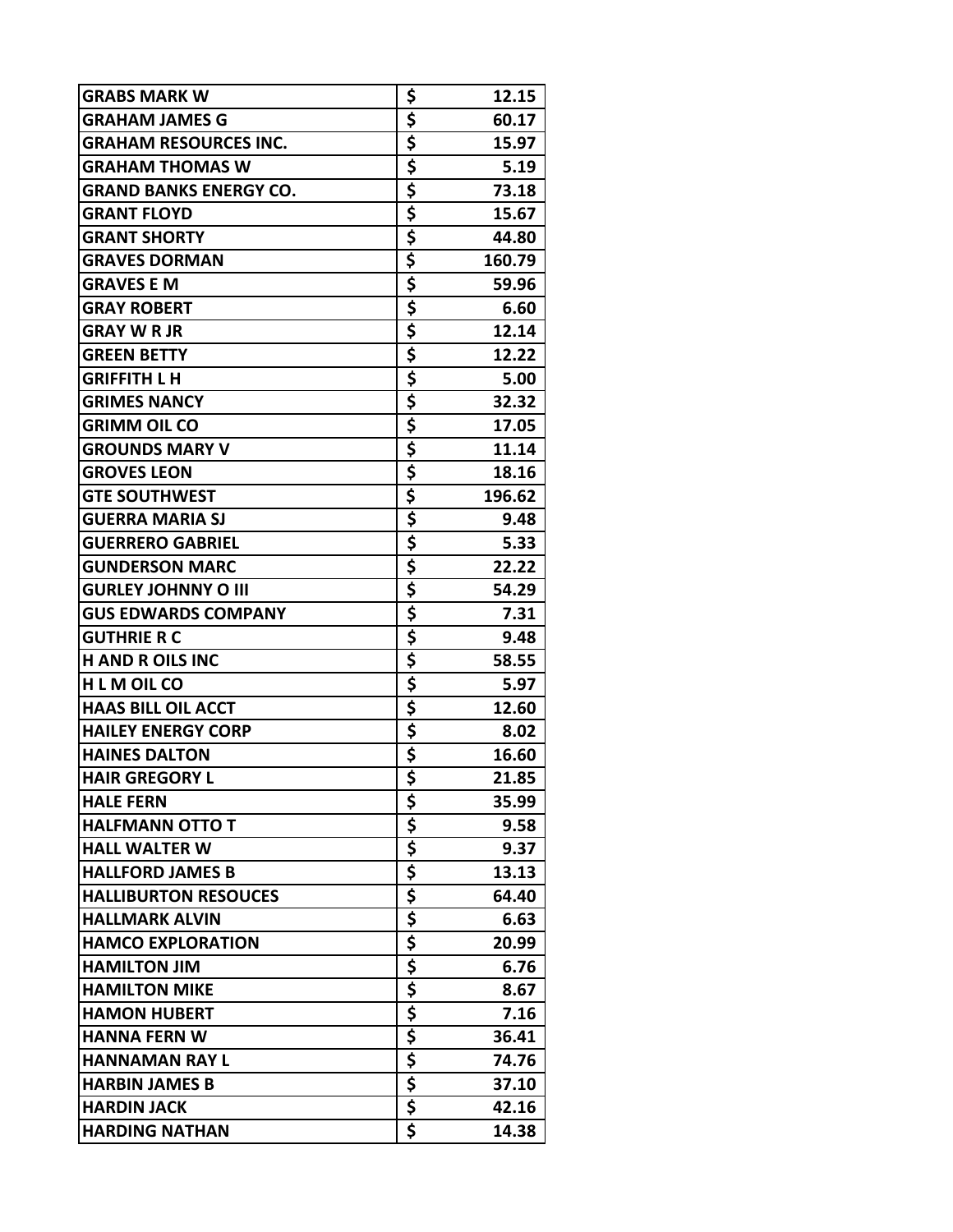| \$<br><b>HARMON WILLIAM D</b><br>75.20<br>\$<br><b>HARMONSON GEORGIA</b><br>20.22<br>\$<br>28.34<br><b>HARPER CHERYL L</b><br>\$<br>76.43<br><b>HARRELL JENNIFER E</b><br>\$<br><b>HARRIS ELGEAN</b><br>13.17<br>\$<br>5.70<br><b>HARRIS GARY L</b><br>\$<br><b>HARRIS GEORGE OPERATING</b><br>5.20<br>\$<br><b>HARTZOGE RIORDAN L</b><br>10.81<br>\$<br>24.72<br><b>HASENZAHL JAMES D</b><br>\$<br>51.44<br><b>HAWKINS SHAMAYAH L</b><br>\$<br><b>HAYS THOMAS</b><br>20.40<br>\$<br><b>HAZEL INVESTORS T</b><br>33.07<br>\$<br><b>HEFNER B R (BOB)</b><br>11.07<br>\$<br><b>HEFNER WAYNE</b><br>44.87<br>\$<br>32.41<br><b>HEINZE WILMA W</b><br>\$<br><b>HELM BEULAH</b><br>8.98<br>\$<br>53.79<br><b>HENDERSON CAL</b><br>\$<br><b>HENDERSON IRA</b><br>7.55<br>\$<br>8.28<br><b>HENDERSON ROBERT S JR</b><br>\$<br><b>HENNIGER ERWIN</b><br>25.91<br>\$<br>14.99<br><b>HENRY HOWARD</b><br>\$<br><b>HENRY REAGAN</b><br>8.97<br>\$<br><b>HENSLEY MARLA</b><br>13.00<br>\$<br><b>HERNANDES YOLANDA</b><br>12.06<br>\$<br>63.78<br><b>HERNDON MARY H</b><br>\$<br><b>HESSON JERROD L</b><br>37.76<br><u>\$</u><br><b>HEWITT ALAN P</b><br>60.23<br>\$<br><b>HILAND FRANK</b><br>6.64<br>$\overline{\boldsymbol{\mathsf{s}}}$<br><b>HILL FLOYD</b><br>11.72<br>\$<br><b>HILL MIKE</b><br>8.22<br>$rac{5}{5}$<br><b>HINES JAKE</b><br>7.58<br><b>HODGES CARROLL R</b><br>17.82<br>$rac{5}{5}$<br>$rac{5}{5}$<br><b>HOGAN JAMES W</b><br>5.08<br><b>HOGGINS J L</b><br>27.57<br><b>HOLDERMAN ARTHUR O</b><br>11.45<br><u>\$</u><br><b>HOLLEY JOE W</b><br>5.92<br>\$<br><b>HOLTMAN WILFRED</b><br>6.33<br>\$<br>5.06<br><b>HOMESLEY THELMA</b><br>\$<br><b>HOPAC INC</b><br>7.01<br>\$<br>45.44<br><b>HOPPE GLENN SR</b><br>\$<br>6.13<br><b>HOT SPRINGS RANCH NV</b> | <b>HARKEN PRODUCTION CO</b> | \$<br>128.20 |
|----------------------------------------------------------------------------------------------------------------------------------------------------------------------------------------------------------------------------------------------------------------------------------------------------------------------------------------------------------------------------------------------------------------------------------------------------------------------------------------------------------------------------------------------------------------------------------------------------------------------------------------------------------------------------------------------------------------------------------------------------------------------------------------------------------------------------------------------------------------------------------------------------------------------------------------------------------------------------------------------------------------------------------------------------------------------------------------------------------------------------------------------------------------------------------------------------------------------------------------------------------------------------------------------------------------------------------------------------------------------------------------------------------------------------------------------------------------------------------------------------------------------------------------------------------------------------------------------------------------------------------------------------------------------------------------------------------------------------------------------------------------------|-----------------------------|--------------|
|                                                                                                                                                                                                                                                                                                                                                                                                                                                                                                                                                                                                                                                                                                                                                                                                                                                                                                                                                                                                                                                                                                                                                                                                                                                                                                                                                                                                                                                                                                                                                                                                                                                                                                                                                                      |                             |              |
|                                                                                                                                                                                                                                                                                                                                                                                                                                                                                                                                                                                                                                                                                                                                                                                                                                                                                                                                                                                                                                                                                                                                                                                                                                                                                                                                                                                                                                                                                                                                                                                                                                                                                                                                                                      |                             |              |
|                                                                                                                                                                                                                                                                                                                                                                                                                                                                                                                                                                                                                                                                                                                                                                                                                                                                                                                                                                                                                                                                                                                                                                                                                                                                                                                                                                                                                                                                                                                                                                                                                                                                                                                                                                      |                             |              |
|                                                                                                                                                                                                                                                                                                                                                                                                                                                                                                                                                                                                                                                                                                                                                                                                                                                                                                                                                                                                                                                                                                                                                                                                                                                                                                                                                                                                                                                                                                                                                                                                                                                                                                                                                                      |                             |              |
|                                                                                                                                                                                                                                                                                                                                                                                                                                                                                                                                                                                                                                                                                                                                                                                                                                                                                                                                                                                                                                                                                                                                                                                                                                                                                                                                                                                                                                                                                                                                                                                                                                                                                                                                                                      |                             |              |
|                                                                                                                                                                                                                                                                                                                                                                                                                                                                                                                                                                                                                                                                                                                                                                                                                                                                                                                                                                                                                                                                                                                                                                                                                                                                                                                                                                                                                                                                                                                                                                                                                                                                                                                                                                      |                             |              |
|                                                                                                                                                                                                                                                                                                                                                                                                                                                                                                                                                                                                                                                                                                                                                                                                                                                                                                                                                                                                                                                                                                                                                                                                                                                                                                                                                                                                                                                                                                                                                                                                                                                                                                                                                                      |                             |              |
|                                                                                                                                                                                                                                                                                                                                                                                                                                                                                                                                                                                                                                                                                                                                                                                                                                                                                                                                                                                                                                                                                                                                                                                                                                                                                                                                                                                                                                                                                                                                                                                                                                                                                                                                                                      |                             |              |
|                                                                                                                                                                                                                                                                                                                                                                                                                                                                                                                                                                                                                                                                                                                                                                                                                                                                                                                                                                                                                                                                                                                                                                                                                                                                                                                                                                                                                                                                                                                                                                                                                                                                                                                                                                      |                             |              |
|                                                                                                                                                                                                                                                                                                                                                                                                                                                                                                                                                                                                                                                                                                                                                                                                                                                                                                                                                                                                                                                                                                                                                                                                                                                                                                                                                                                                                                                                                                                                                                                                                                                                                                                                                                      |                             |              |
|                                                                                                                                                                                                                                                                                                                                                                                                                                                                                                                                                                                                                                                                                                                                                                                                                                                                                                                                                                                                                                                                                                                                                                                                                                                                                                                                                                                                                                                                                                                                                                                                                                                                                                                                                                      |                             |              |
|                                                                                                                                                                                                                                                                                                                                                                                                                                                                                                                                                                                                                                                                                                                                                                                                                                                                                                                                                                                                                                                                                                                                                                                                                                                                                                                                                                                                                                                                                                                                                                                                                                                                                                                                                                      |                             |              |
|                                                                                                                                                                                                                                                                                                                                                                                                                                                                                                                                                                                                                                                                                                                                                                                                                                                                                                                                                                                                                                                                                                                                                                                                                                                                                                                                                                                                                                                                                                                                                                                                                                                                                                                                                                      |                             |              |
|                                                                                                                                                                                                                                                                                                                                                                                                                                                                                                                                                                                                                                                                                                                                                                                                                                                                                                                                                                                                                                                                                                                                                                                                                                                                                                                                                                                                                                                                                                                                                                                                                                                                                                                                                                      |                             |              |
|                                                                                                                                                                                                                                                                                                                                                                                                                                                                                                                                                                                                                                                                                                                                                                                                                                                                                                                                                                                                                                                                                                                                                                                                                                                                                                                                                                                                                                                                                                                                                                                                                                                                                                                                                                      |                             |              |
|                                                                                                                                                                                                                                                                                                                                                                                                                                                                                                                                                                                                                                                                                                                                                                                                                                                                                                                                                                                                                                                                                                                                                                                                                                                                                                                                                                                                                                                                                                                                                                                                                                                                                                                                                                      |                             |              |
|                                                                                                                                                                                                                                                                                                                                                                                                                                                                                                                                                                                                                                                                                                                                                                                                                                                                                                                                                                                                                                                                                                                                                                                                                                                                                                                                                                                                                                                                                                                                                                                                                                                                                                                                                                      |                             |              |
|                                                                                                                                                                                                                                                                                                                                                                                                                                                                                                                                                                                                                                                                                                                                                                                                                                                                                                                                                                                                                                                                                                                                                                                                                                                                                                                                                                                                                                                                                                                                                                                                                                                                                                                                                                      |                             |              |
|                                                                                                                                                                                                                                                                                                                                                                                                                                                                                                                                                                                                                                                                                                                                                                                                                                                                                                                                                                                                                                                                                                                                                                                                                                                                                                                                                                                                                                                                                                                                                                                                                                                                                                                                                                      |                             |              |
|                                                                                                                                                                                                                                                                                                                                                                                                                                                                                                                                                                                                                                                                                                                                                                                                                                                                                                                                                                                                                                                                                                                                                                                                                                                                                                                                                                                                                                                                                                                                                                                                                                                                                                                                                                      |                             |              |
|                                                                                                                                                                                                                                                                                                                                                                                                                                                                                                                                                                                                                                                                                                                                                                                                                                                                                                                                                                                                                                                                                                                                                                                                                                                                                                                                                                                                                                                                                                                                                                                                                                                                                                                                                                      |                             |              |
|                                                                                                                                                                                                                                                                                                                                                                                                                                                                                                                                                                                                                                                                                                                                                                                                                                                                                                                                                                                                                                                                                                                                                                                                                                                                                                                                                                                                                                                                                                                                                                                                                                                                                                                                                                      |                             |              |
|                                                                                                                                                                                                                                                                                                                                                                                                                                                                                                                                                                                                                                                                                                                                                                                                                                                                                                                                                                                                                                                                                                                                                                                                                                                                                                                                                                                                                                                                                                                                                                                                                                                                                                                                                                      |                             |              |
|                                                                                                                                                                                                                                                                                                                                                                                                                                                                                                                                                                                                                                                                                                                                                                                                                                                                                                                                                                                                                                                                                                                                                                                                                                                                                                                                                                                                                                                                                                                                                                                                                                                                                                                                                                      |                             |              |
|                                                                                                                                                                                                                                                                                                                                                                                                                                                                                                                                                                                                                                                                                                                                                                                                                                                                                                                                                                                                                                                                                                                                                                                                                                                                                                                                                                                                                                                                                                                                                                                                                                                                                                                                                                      |                             |              |
|                                                                                                                                                                                                                                                                                                                                                                                                                                                                                                                                                                                                                                                                                                                                                                                                                                                                                                                                                                                                                                                                                                                                                                                                                                                                                                                                                                                                                                                                                                                                                                                                                                                                                                                                                                      |                             |              |
|                                                                                                                                                                                                                                                                                                                                                                                                                                                                                                                                                                                                                                                                                                                                                                                                                                                                                                                                                                                                                                                                                                                                                                                                                                                                                                                                                                                                                                                                                                                                                                                                                                                                                                                                                                      |                             |              |
|                                                                                                                                                                                                                                                                                                                                                                                                                                                                                                                                                                                                                                                                                                                                                                                                                                                                                                                                                                                                                                                                                                                                                                                                                                                                                                                                                                                                                                                                                                                                                                                                                                                                                                                                                                      |                             |              |
|                                                                                                                                                                                                                                                                                                                                                                                                                                                                                                                                                                                                                                                                                                                                                                                                                                                                                                                                                                                                                                                                                                                                                                                                                                                                                                                                                                                                                                                                                                                                                                                                                                                                                                                                                                      |                             |              |
|                                                                                                                                                                                                                                                                                                                                                                                                                                                                                                                                                                                                                                                                                                                                                                                                                                                                                                                                                                                                                                                                                                                                                                                                                                                                                                                                                                                                                                                                                                                                                                                                                                                                                                                                                                      |                             |              |
|                                                                                                                                                                                                                                                                                                                                                                                                                                                                                                                                                                                                                                                                                                                                                                                                                                                                                                                                                                                                                                                                                                                                                                                                                                                                                                                                                                                                                                                                                                                                                                                                                                                                                                                                                                      |                             |              |
|                                                                                                                                                                                                                                                                                                                                                                                                                                                                                                                                                                                                                                                                                                                                                                                                                                                                                                                                                                                                                                                                                                                                                                                                                                                                                                                                                                                                                                                                                                                                                                                                                                                                                                                                                                      |                             |              |
|                                                                                                                                                                                                                                                                                                                                                                                                                                                                                                                                                                                                                                                                                                                                                                                                                                                                                                                                                                                                                                                                                                                                                                                                                                                                                                                                                                                                                                                                                                                                                                                                                                                                                                                                                                      |                             |              |
|                                                                                                                                                                                                                                                                                                                                                                                                                                                                                                                                                                                                                                                                                                                                                                                                                                                                                                                                                                                                                                                                                                                                                                                                                                                                                                                                                                                                                                                                                                                                                                                                                                                                                                                                                                      |                             |              |
|                                                                                                                                                                                                                                                                                                                                                                                                                                                                                                                                                                                                                                                                                                                                                                                                                                                                                                                                                                                                                                                                                                                                                                                                                                                                                                                                                                                                                                                                                                                                                                                                                                                                                                                                                                      |                             |              |
|                                                                                                                                                                                                                                                                                                                                                                                                                                                                                                                                                                                                                                                                                                                                                                                                                                                                                                                                                                                                                                                                                                                                                                                                                                                                                                                                                                                                                                                                                                                                                                                                                                                                                                                                                                      |                             |              |
|                                                                                                                                                                                                                                                                                                                                                                                                                                                                                                                                                                                                                                                                                                                                                                                                                                                                                                                                                                                                                                                                                                                                                                                                                                                                                                                                                                                                                                                                                                                                                                                                                                                                                                                                                                      |                             |              |
|                                                                                                                                                                                                                                                                                                                                                                                                                                                                                                                                                                                                                                                                                                                                                                                                                                                                                                                                                                                                                                                                                                                                                                                                                                                                                                                                                                                                                                                                                                                                                                                                                                                                                                                                                                      |                             |              |
|                                                                                                                                                                                                                                                                                                                                                                                                                                                                                                                                                                                                                                                                                                                                                                                                                                                                                                                                                                                                                                                                                                                                                                                                                                                                                                                                                                                                                                                                                                                                                                                                                                                                                                                                                                      |                             |              |
|                                                                                                                                                                                                                                                                                                                                                                                                                                                                                                                                                                                                                                                                                                                                                                                                                                                                                                                                                                                                                                                                                                                                                                                                                                                                                                                                                                                                                                                                                                                                                                                                                                                                                                                                                                      |                             |              |
|                                                                                                                                                                                                                                                                                                                                                                                                                                                                                                                                                                                                                                                                                                                                                                                                                                                                                                                                                                                                                                                                                                                                                                                                                                                                                                                                                                                                                                                                                                                                                                                                                                                                                                                                                                      |                             |              |
|                                                                                                                                                                                                                                                                                                                                                                                                                                                                                                                                                                                                                                                                                                                                                                                                                                                                                                                                                                                                                                                                                                                                                                                                                                                                                                                                                                                                                                                                                                                                                                                                                                                                                                                                                                      | <b>HOUSER JOHNNY JR</b>     | \$<br>11.77  |
| \$<br><b>HOUSTON OIL AND GAS</b><br>50.38                                                                                                                                                                                                                                                                                                                                                                                                                                                                                                                                                                                                                                                                                                                                                                                                                                                                                                                                                                                                                                                                                                                                                                                                                                                                                                                                                                                                                                                                                                                                                                                                                                                                                                                            |                             |              |
| \$<br><b>HOWARD JAMES T</b><br>9.93                                                                                                                                                                                                                                                                                                                                                                                                                                                                                                                                                                                                                                                                                                                                                                                                                                                                                                                                                                                                                                                                                                                                                                                                                                                                                                                                                                                                                                                                                                                                                                                                                                                                                                                                  |                             |              |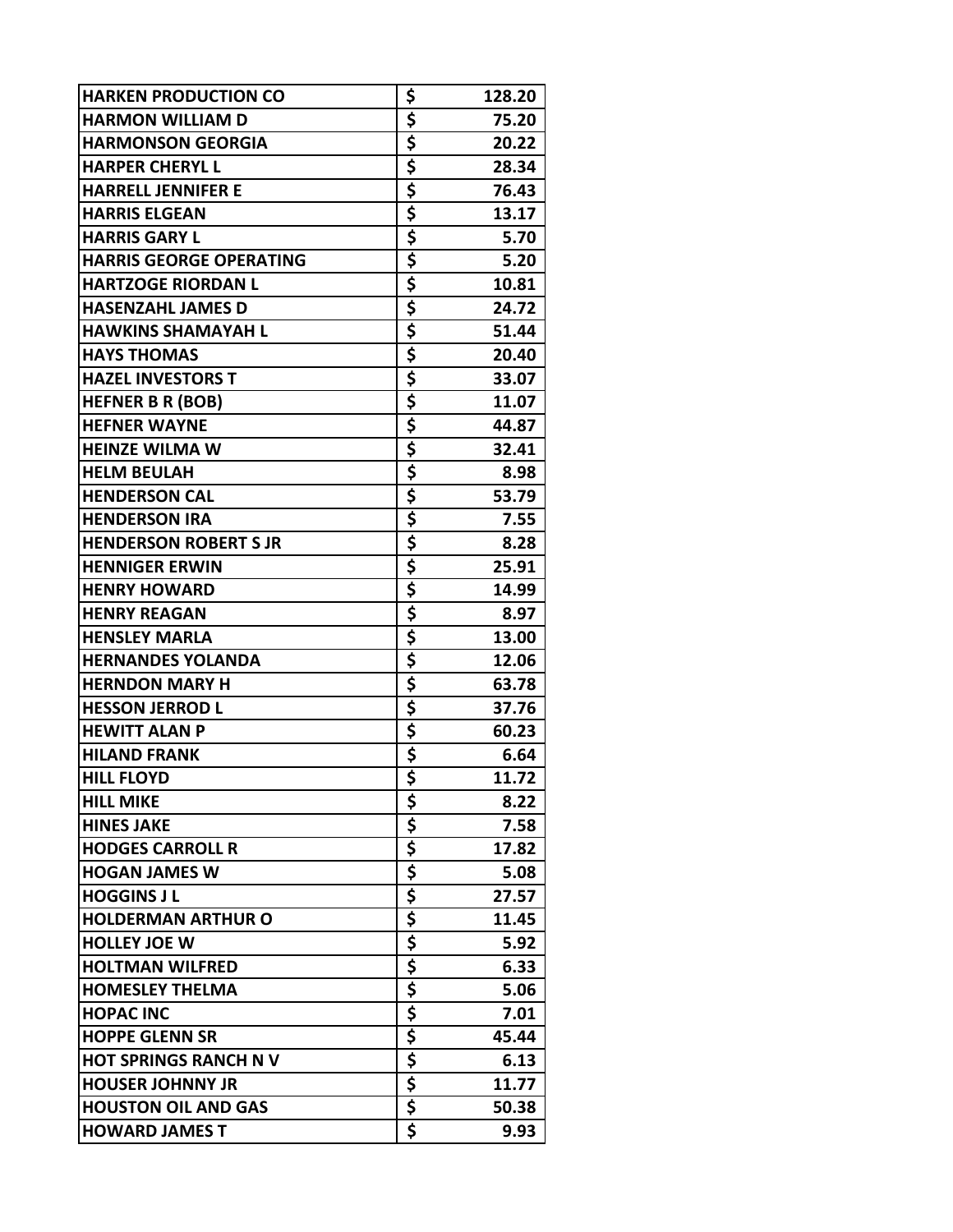| <b>HOWARD TINY</b>              | \$          | 7.17  |
|---------------------------------|-------------|-------|
| <b>HOWELL KEITH</b>             | \$          | 12.94 |
| <b>HPC OPERATING INC.</b>       | \$          | 5.49  |
| <b>HUCKABEE TODD AND BONNIE</b> | \$          | 11.11 |
| <b>HUDDLESTON RL</b>            | \$          | 5.82  |
| <b>HUDSON C C</b>               | \$          | 8.79  |
| <b>HUFFMAN EDWARD</b>           | \$          | 16.34 |
| <b>HUGHES DON</b>               | \$          | 9.00  |
| <b>HUMBLE BERT</b>              | \$          | 16.77 |
| <b>HUMPHERY JIM</b>             | \$          | 14.74 |
| <b>HUNTER DRILLING INC</b>      | \$          | 15.89 |
| <b>HUTCHCO PROD INC</b>         | \$          | 16.07 |
| <b>HYDEN SHERRY G</b>           | \$          | 20.86 |
| <b>INTERNATIONAL BLDG SYS</b>   | \$          | 22.32 |
| <b>ISBELL RAYMOND LEE</b>       | \$          | 6.25  |
| <b>ISENHOWER J</b>              | \$          | 9.03  |
| <b>ITR PETROLEUM</b>            | \$          | 24.03 |
| <b>J AND E INVESTMENTS</b>      | \$          | 34.16 |
| <b>J BAR RANCH</b>              | \$          | 22.11 |
| <b>J L C ENERGY</b>             | \$          | 15.60 |
| <b>JT RANCHES LLC</b>           | \$          | 56.06 |
| <b>JACKSON LOY</b>              | \$          | 6.10  |
| <b>JACOBS BOBBY</b>             | \$          | 23.99 |
| <b>JACOBS PAT</b>               | \$          | 8.85  |
| <b>JACOBY EDWARD</b>            | \$          | 6.74  |
| <b>JAMES BILLY W</b>            | \$          | 7.00  |
| <b>JAMES LORENE</b>             | \$          | 5.24  |
| <b>JARRETT TODD C</b>           | \$          | 9.10  |
| <b>JEAN EDWARD A</b>            | \$          | 9.79  |
| <b>JEAN MARIA E</b>             |             | 47.25 |
| <b>JENNINGS C M</b>             | \$          | 7.48  |
| <b>JENNINGS JERRY S</b>         | \$          | 62.45 |
| <b>JOHNSON ENOCH</b>            | \$          | 5.10  |
| <b>JOHNSON KATHLEEN</b>         |             | 11.85 |
| <b>JOHNSON SHIRLEY</b>          | $rac{5}{5}$ | 31.15 |
| <b>JONES AND WHITTINGTON</b>    | \$          | 14.90 |
| <b>JONES CLAUDE R</b>           | \$          | 51.03 |
| <b>JONES FRED</b>               | \$          | 5.75  |
| <b>JONES MONTY N</b>            | \$          | 8.64  |
| <b>JONES SAM D</b>              |             | 8.19  |
| <b>JOST ANNIE C</b>             | $rac{1}{5}$ | 26.51 |
| <b>JOYNER JOHN L</b>            | \$          | 6.09  |
| <b>JUMPER ARLEN</b>             | \$          | 6.82  |
| <b>J-W OPERATING CO</b>         | \$          | 6.34  |
| <b>KARCHER CODY</b>             | \$          | 11.44 |
|                                 |             |       |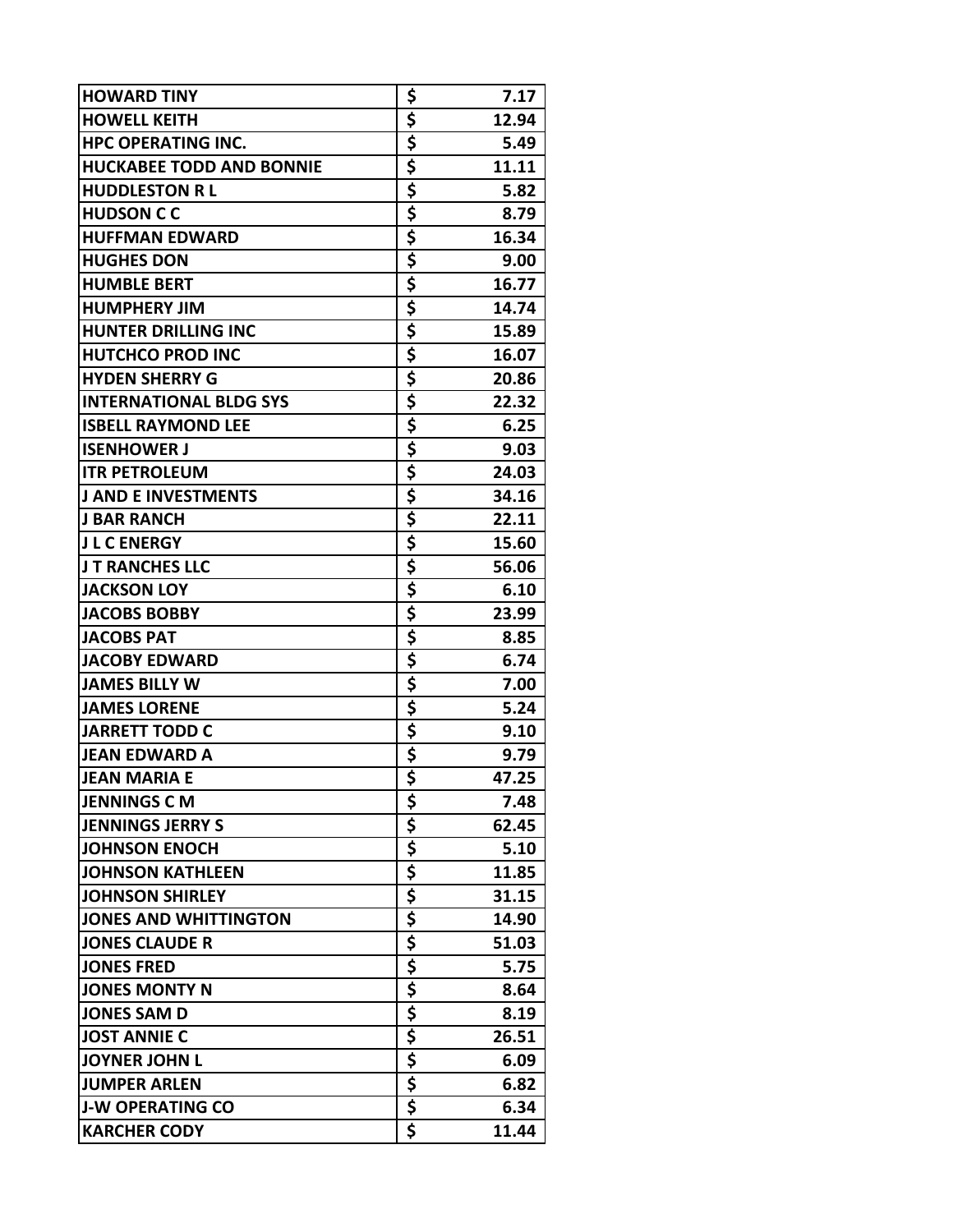| <b>KEARLEY F F</b>        | \$                         | 8.46   |
|---------------------------|----------------------------|--------|
| <b>KEETER MARK</b>        | \$                         | 5.16   |
| <b>KELLEY MARK A</b>      | \$                         | 15.59  |
| <b>KELLY A A</b>          | \$                         | 5.96   |
| <b>KEMP ELLIOTT J</b>     | \$                         | 10.19  |
| <b>KESSLER PAUL E</b>     | \$                         | 31.39  |
| <b>KINCHELOE BILL O</b>   | \$                         | 9.78   |
| <b>KING DORIS</b>         | \$                         | 13.30  |
| <b>KING OIL DBA</b>       | \$                         | 12.38  |
| <b>KINNEY HAROLD</b>      | \$                         | 30.10  |
| <b>KIRK GREG</b>          | \$                         | 94.57  |
| <b>KIRKHAM MONICA</b>     | \$                         | 9.72   |
| <b>KLEINHANS RICHARD</b>  | \$                         | 19.14  |
| <b>KLOS DON R</b>         | \$                         | 13.47  |
| <b>KLUGE MARK E</b>       | \$                         | 25.93  |
| <b>KNIGHT J S</b>         | \$                         | 47.15  |
| <b>KNIGHT PAT</b>         | \$                         | 12.16  |
| <b>KNOX BILL J</b>        | \$                         | 9.85   |
| <b>KOBLER CARL</b>        | \$                         | 5.82   |
| <b>KOHUTEK FRANK</b>      | \$                         | 6.38   |
| <b>KOLP SCOTT A</b>       | \$                         | 19.33  |
| <b>KOONTZ STUART</b>      | <u>\$</u>                  | 42.98  |
| <b>KRESTA SYLVIA</b>      | \$                         | 7.97   |
| <b>KUPER OIL COMPANY</b>  | \$                         | 9.91   |
| <b>KVAPIL JOYCE</b>       | \$                         | 6.15   |
| <b>KYTEX PETROLEUM</b>    | \$                         | 19.03  |
| L AND M OIL CO            | \$                         | 67.12  |
| L. P OIL CORP             | \$                         | 7.63   |
| <b>L.P OIL CORP</b>       | \$                         | 5.99   |
| <b>LABUNSKI GAIL S</b>    |                            | 9.73   |
| <b>LAGOW REGINALD F</b>   | \$                         | 7.52   |
| <b>LANDERS GARY L</b>     |                            | 8.94   |
| <b>LANE JAMES O</b>       |                            | 122.59 |
| <b>LANGE GERALD</b>       | $rac{5}{5}$<br>$rac{5}{5}$ | 6.13   |
| <b>LANKFORD LK</b>        |                            | 10.46  |
| <b>LAWDERMILK RICHARD</b> | \$                         | 30.88  |
| <b>LAWSON CHARLES L</b>   | \$                         | 12.60  |
| <b>LAWSON WILLIAM D</b>   | \$                         | 12.90  |
| <b>LAY JAMES</b>          | \$                         | 6.00   |
| <b>LEA THOMAS</b>         |                            | 5.08   |
| <b>LEASURE ELMERS</b>     | $rac{1}{5}$                | 10.33  |
| <b>LEATHERS ROBERT B</b>  | \$                         | 19.62  |
| <b>LECROIX RON R</b>      | \$                         | 9.82   |
| LEN TEX PETROLEUM         | \$                         | 11.12  |
| <b>LEONHART JO NAN</b>    | \$                         | 47.84  |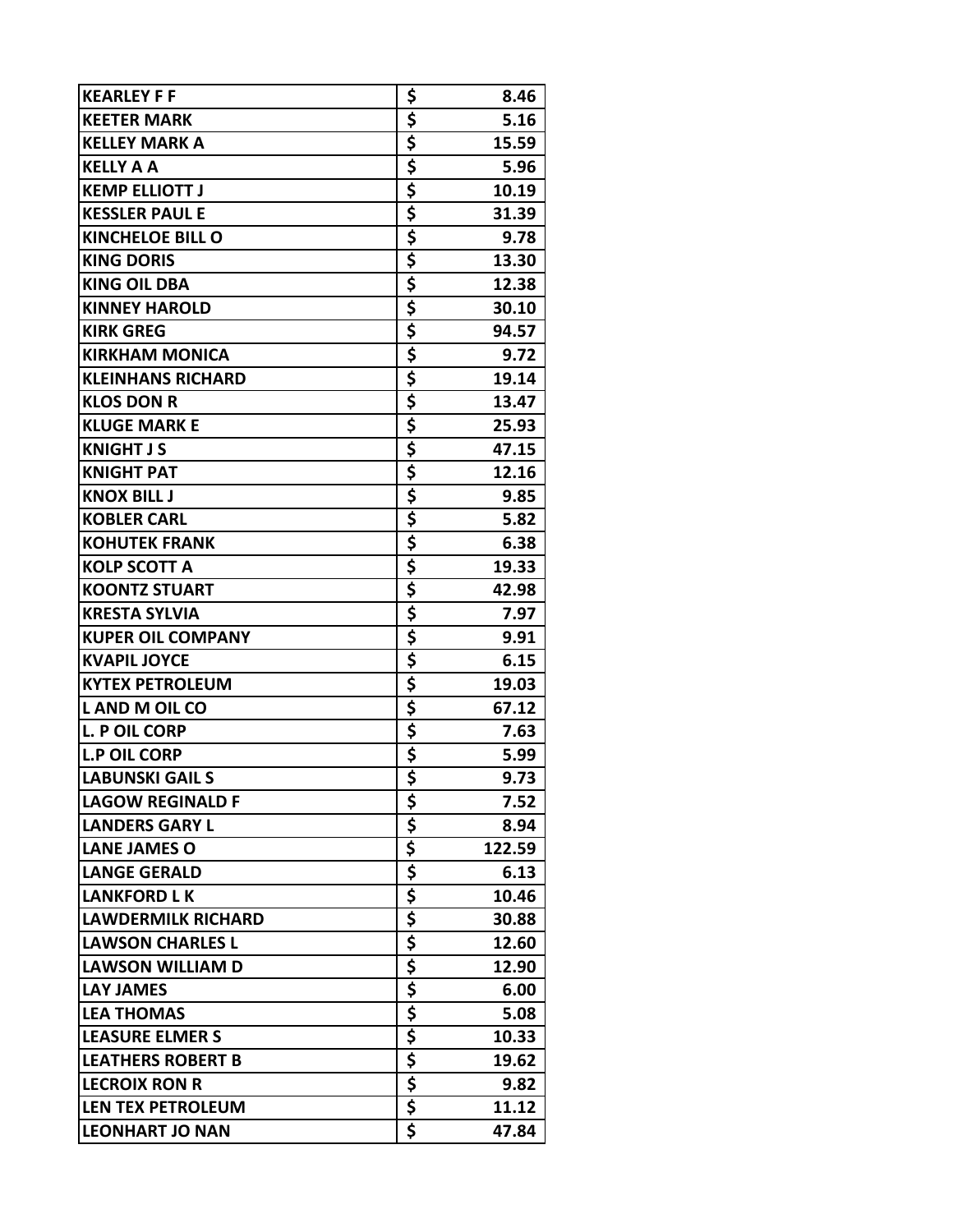| <b>LETZ TROY E</b>                | \$                                                                                                                  | 6.20   |
|-----------------------------------|---------------------------------------------------------------------------------------------------------------------|--------|
| <b>LEWIS JAMES W</b>              | \$                                                                                                                  | 60.67  |
| <b>LEWIS PROD CO INC</b>          | \$                                                                                                                  | 8.20   |
| <b>LIFE STYLE ENERGY</b>          | \$                                                                                                                  | 23.38  |
| <b>LISSO LLOYD</b>                | \$                                                                                                                  | 9.86   |
| LITTLE CONCHO CATTLE CO LT        | \$                                                                                                                  | 47.13  |
| <b>LIVE OAK PRODUCTION</b>        | \$                                                                                                                  | 9.24   |
| <b>LIVINGSTON RANDALL</b>         | \$                                                                                                                  | 6.39   |
| <b>LOCKLEY LONNIE</b>             | \$                                                                                                                  | 6.48   |
| <b>LOGGINS ROBERT L</b>           | \$                                                                                                                  | 23.84  |
| <b>LOMAX ERIC</b>                 | \$                                                                                                                  | 5.59   |
| <b>LONG BILLY R</b>               | \$                                                                                                                  | 9.93   |
| <b>LONGBINE NAOME L</b>           | \$                                                                                                                  | 22.27  |
| <b>LOPEZ RENE</b>                 | \$                                                                                                                  | 6.68   |
| <b>LORD AGNES M</b>               | \$                                                                                                                  | 5.14   |
| <b>LORFING ROSE</b>               | <u>\$</u>                                                                                                           | 41.25  |
| <b>LOVING JAMES A IV</b>          | \$                                                                                                                  | 11.41  |
| <b>LOWE ALLIE</b>                 | \$                                                                                                                  | 5.00   |
| <b>LUCKY OPERATING CO.</b>        |                                                                                                                     | 27.02  |
| <b>LUMBLEY W F</b>                |                                                                                                                     | 16.30  |
| <b>LUMBLY WF</b>                  | $rac{5}{5}$                                                                                                         | 11.23  |
| <b>LYNCH TOMMY</b>                |                                                                                                                     | 15.99  |
| <b>LYNX OIL COMPANY INC</b>       | $rac{5}{5}$                                                                                                         | 49.70  |
| M G GAS CO INC                    | \$                                                                                                                  | 21.01  |
| <b>MHF OPERATING</b>              | \$                                                                                                                  | 37.30  |
| <b>M R M OPERATING</b>            | \$                                                                                                                  | 25.22  |
| <b>MAC OIL FIELD CO INC</b>       | \$                                                                                                                  | 7.37   |
| <b>MACKL INC</b>                  |                                                                                                                     | 31.18  |
| <b>MAJOR PETROLEUM CO</b>         | $rac{5}{5}$                                                                                                         | 40.44  |
| <b>MALONE DALEY G</b>             |                                                                                                                     | 80.30  |
| <b>MALONE RAY C</b>               | \$                                                                                                                  | 11.51  |
| <b>MALSTROM N M</b>               |                                                                                                                     | 7.95   |
| <b>MANBAR CORPORATION</b>         | $\frac{1}{5}$<br>$\frac{1}{5}$<br>$\frac{1}{5}$<br>$\frac{1}{5}$<br>$\frac{1}{5}$<br>$\frac{1}{5}$<br>$\frac{1}{5}$ | 67.71  |
| <b>MARCH EXPLORIATION COMPANY</b> |                                                                                                                     | 13.65  |
| <b>MARKS RILEY K</b>              |                                                                                                                     | 65.47  |
| <b>MARLAN SEAMAR PROPERTIES</b>   |                                                                                                                     | 13.11  |
| <b>MARTEX RESOURCES INC</b>       |                                                                                                                     | 29.60  |
| <b>MARTIN B F</b>                 |                                                                                                                     | 5.12   |
| <b>MARTIN CARLIS G</b>            | \$                                                                                                                  | 156.28 |
| <b>MARTIN JIM R</b>               | \$                                                                                                                  | 9.23   |
| <b>MASTERS TERENCE</b>            | \$                                                                                                                  | 10.94  |
| <b>MATTHEWS TRACY D</b>           | \$                                                                                                                  | 94.99  |
| <b>MAVERICK TRAILER SERVICE</b>   | \$                                                                                                                  | 19.59  |
| <b>MAX WILSON OIL CO</b>          | \$                                                                                                                  | 11.21  |
| <b>MAY PETROLEUM INC</b>          | \$                                                                                                                  | 12.06  |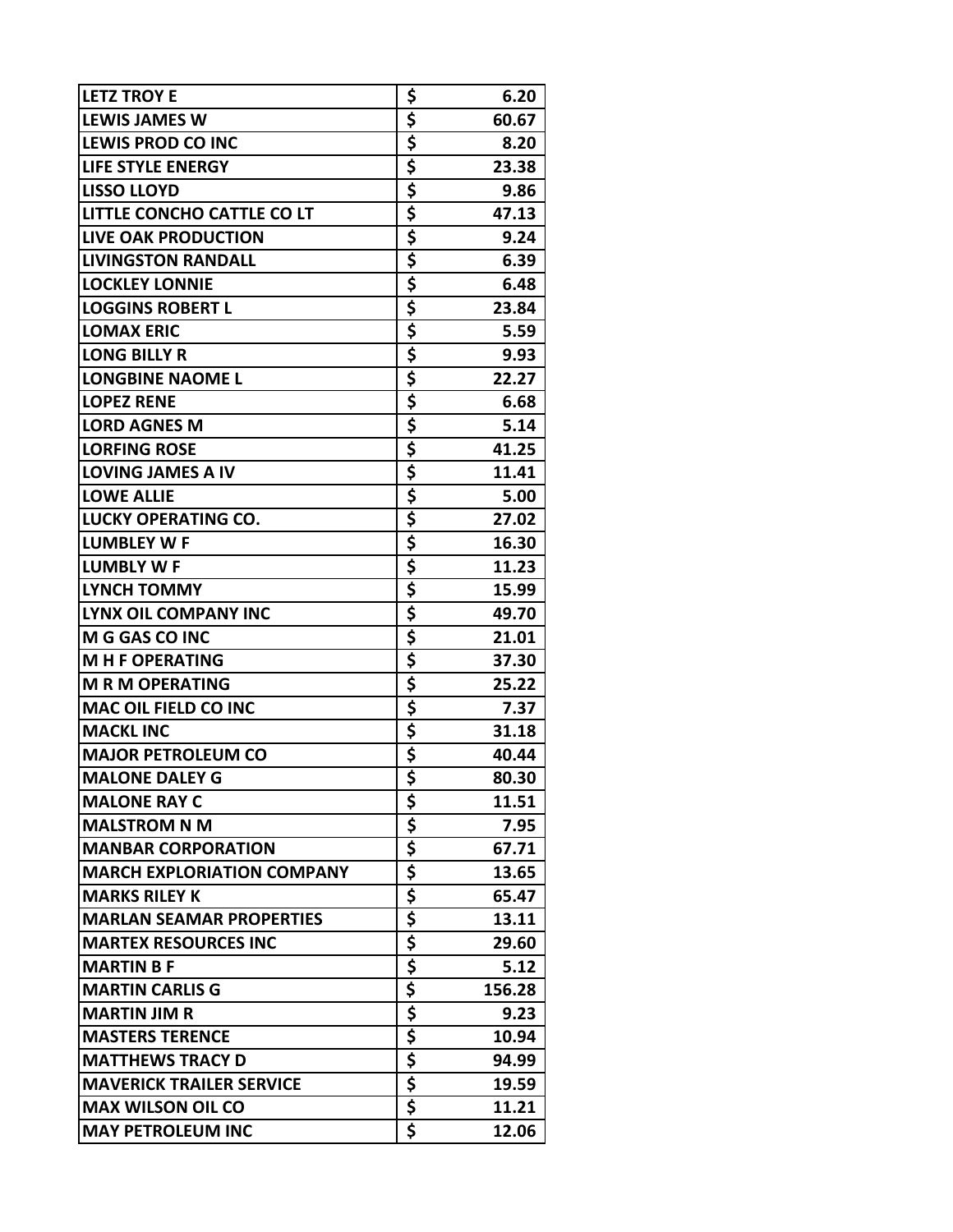| <b>MAYES TOMMY J</b>           | \$       | 21.54  |
|--------------------------------|----------|--------|
| <b>MAYFAR OIL AND GAS</b>      | \$       | 33.56  |
| <b>MCBAY NICK R</b>            | \$       | 7.09   |
| <b>MCBRAYER HARVARD L</b>      | \$       | 36.03  |
| <b>MCBRIDE JOHNNIE J</b>       | \$       | 13.98  |
| <b>MCCAMMON OIL AND GAS</b>    | \$       | 5.26   |
| <b>MCCAWLEY DIANE</b>          | \$       | 10.11  |
| <b>MCCLANAHAN ANGELICA</b>     | \$       | 7.43   |
| <b>MCCORKLE ROBERT J</b>       | \$       | 19.09  |
| <b>MCCUTCHEN MARLON</b>        | \$       | 18.65  |
| <b>MCCUTCHEN MARLON D</b>      | \$       | 8.02   |
| <b>MCDONALD KEN D</b>          | \$       | 42.79  |
| <b>MCDONALD PATRICK</b>        | \$       | 9.65   |
| <b>MCDONALD T E</b>            | \$       | 5.89   |
| <b>MCDORMAN KENNON W</b>       | \$       | 40.80  |
| <b>MCDORMAN W M</b>            | \$       | 10.35  |
| <b>MCELHANON KELLY R</b>       | \$       | 5.66   |
| <b>MCGUFFIN GORDON C</b>       | \$       | 29.65  |
| <b>MCIVER DOYNE</b>            | \$       | 5.72   |
| <b>MCIVER GRADY</b>            | \$       | 15.67  |
| <b>MCIVER INC.</b>             | \$       | 114.40 |
| <b>MCKINNEY WILTON H</b>       | \$       | 7.71   |
| <b>MCKNIGHT RONALD A</b>       | \$       | 22.91  |
| <b>MCLAREN DARYL W</b>         | \$       | 12.68  |
| <b>MCLEMORE JULIE A</b>        | \$       | 25.76  |
| <b>MCMILLAN OPERATING</b>      | \$       | 17.07  |
| <b>MCMILLAN W H</b>            | \$       | 9.33   |
| <b>MCNEW T C</b>               |          | 5.89   |
| <b>MCNUTT A F MR</b>           | \$<br>\$ | 11.92  |
| <b>MCPHAIL KENT</b>            |          | 15.75  |
| <b>MCPHERSON BOBBY JO</b>      | \$       | 32.98  |
| <b>MCWILLIAMS ZANE</b>         | \$       | 10.52  |
| <b>MDH OIL A GAS CO</b>        | \$       | 5.47   |
| <b>MEANS ROBERT E</b>          | \$       | 63.66  |
| <b>MEEKS MECHANICAL</b>        | \$       | 11.32  |
| <b>MERCHANT LK</b>             | \$       | 5.67   |
| <b>MERCURY PROD CO</b>         | \$       | 49.83  |
| <b>MID TEX</b>                 | \$       | 104.76 |
| <b>MID-CONTINENT PETR. CO.</b> | \$       | 11.35  |
| <b>MIDKIFF JOHN OPER</b>       | \$       | 10.26  |
| <b>MIDTEX ENERGY INC</b>       | \$       | 24.15  |
| <b>MILES PRODUCTIONS</b>       | \$       | 9.56   |
| <b>MILLER ARBIE L</b>          | \$       | 83.51  |
| <b>MILLER BAYNE</b>            | \$       | 11.20  |
| <b>MILLER ROBERT L</b>         | \$       | 46.97  |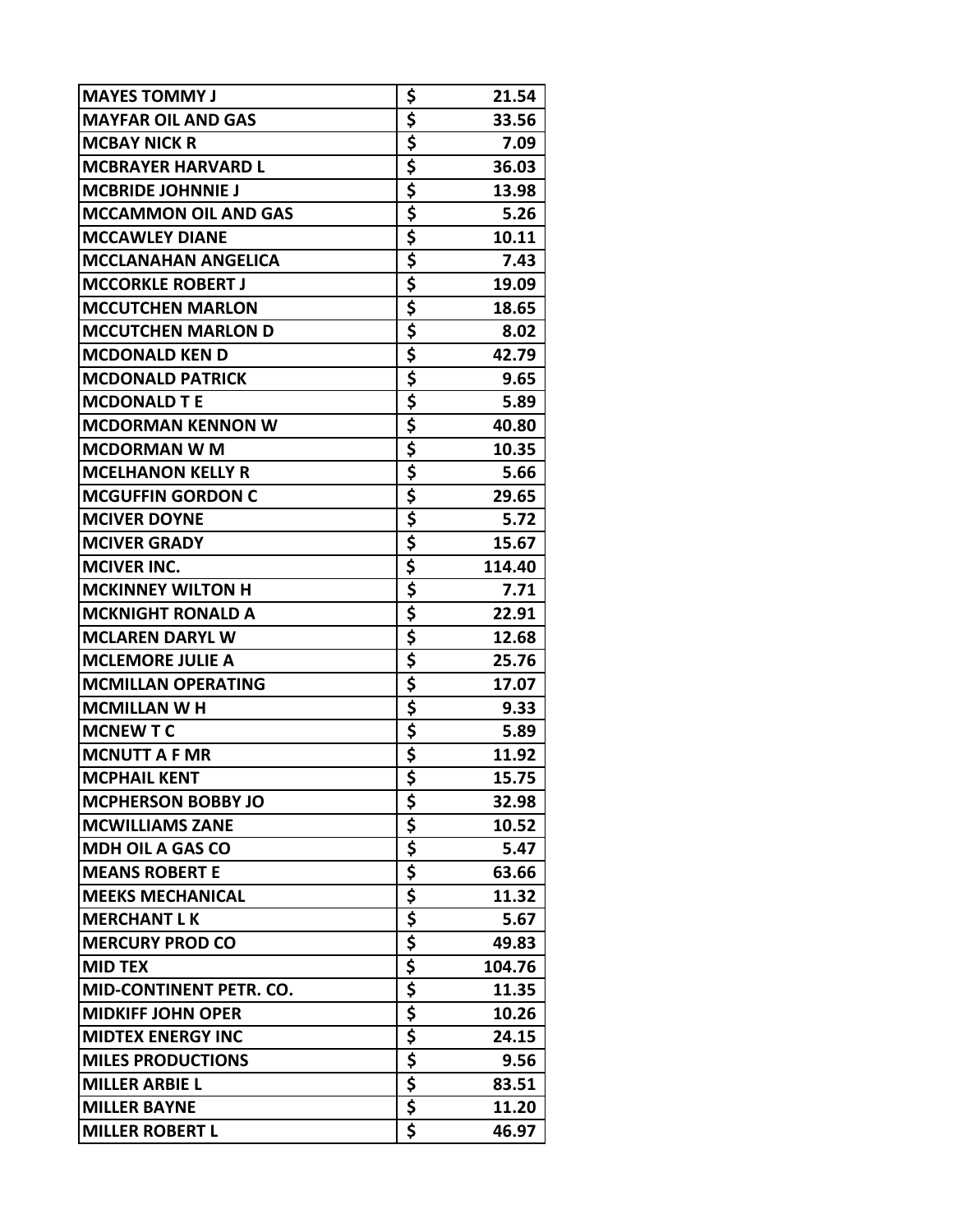| <b>MILLIGON CV</b>                 | \$            | 8.15   |
|------------------------------------|---------------|--------|
| <b>MILLS KEN</b>                   | \$            | 28.13  |
| <b>MINTS JUDITH W</b>              | \$            | 50.92  |
| <b>MINZENMAYER ROY</b>             | \$            | 49.35  |
| <b>MIZE JAMES A</b>                | \$            | 66.84  |
| <b>MOELLER DAVID</b>               | \$            | 30.67  |
| <b>MOON LARRY R JR</b>             | \$            | 103.91 |
| <b>MOONEY PHILLIP J</b>            | \$            | 5.68   |
| <b>MOORE ART</b>                   | \$            | 6.44   |
| <b>MOORE BILLY G</b>               | \$            | 8.81   |
| <b>MOORE GEORGE</b>                | $rac{1}{5}$   | 6.93   |
| <b>MOORE KENNETH E</b>             |               | 11.36  |
| <b>MOORE ROBERT I</b>              | \$            | 7.27   |
| <b>MOORE ROBERT R</b>              |               | 12.26  |
| <b>MORGAN DONNA A</b>              | $rac{5}{5}$   | 17.42  |
| <b>MORRIS JAMES W</b>              | \$<br>\$      | 8.64   |
| <b>MORRISON DRLG AND PROD</b>      |               | 8.12   |
| <b>MORRISON DRLG AND PROD</b>      | \$            | 6.31   |
| <b>MORRISON DRLG AND PROD</b>      | \$            | 13.36  |
| <b>MORRISON DRLG AND PROD</b>      | \$            | 12.62  |
| <b>MORROW RUDY C</b>               | \$            | 13.09  |
| <b>MORTON CURTIS E</b>             |               | 80.62  |
| <b>MOW VERNON</b>                  | $\frac{5}{5}$ | 5.95   |
| <b>MULLENS CL</b>                  |               | 23.63  |
| <b>MULTER RA</b>                   | $\frac{1}{5}$ | 56.23  |
| <b>MURPHY ELVIN</b>                | \$            | 7.01   |
| <b>MURREY GARY S</b>               | \$            | 19.75  |
| <b>MYERS JERRY</b>                 | <u>\$</u>     | 8.45   |
| <b>MYERS NELL</b>                  | \$            | 5.05   |
| <b>MYERS STEVE R</b>               | \$            | 31.13  |
| <b>NABORS TERRY</b>                | \$            | 7.19   |
| <b>NANCE NEAL</b>                  |               | 14.59  |
| <b>NEAL FRANCES</b>                |               | 39.77  |
| <b>NEEBHL</b>                      |               | 43.75  |
| <b>NEV-TEX OIL &amp; GAS, INC.</b> |               | 8.78   |
| <b>NEVTEX OIL AND GAS INC</b>      |               | 22.56  |
| <b>NEW TOMMY OR ELAINE</b>         |               | 8.32   |
| <b>NEWCO RESOURCES, INC.</b>       |               | 316.82 |
| <b>NEWHALL RESOURCES</b>           |               | 44.43  |
| <b>NEWSOM KEVIN W</b>              |               | 138.68 |
| <b>NEWTON WELL SERVICE</b>         |               | 92.79  |
| <b>NICHOLAS LEE</b>                |               | 12.36  |
| <b>NICHOLAS R M</b>                | $rac{5}{5}$   | 65.01  |
| <b>NICHOLS QUENTIN L II</b>        |               | 14.94  |
| <b>NOEL WD</b>                     | \$            | 9.45   |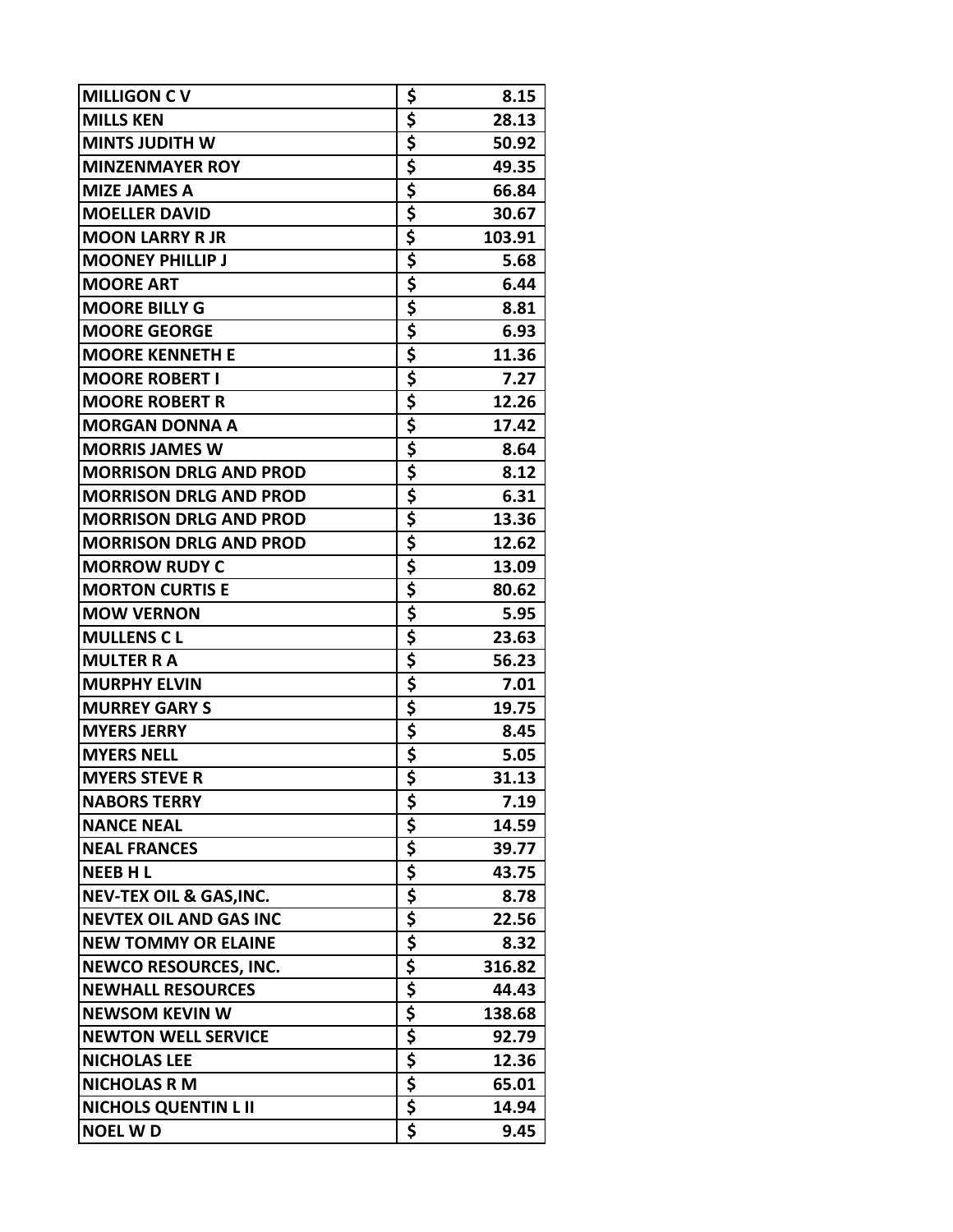| <b>NOEL WD</b>                | \$                                                                                                              | 11.08  |
|-------------------------------|-----------------------------------------------------------------------------------------------------------------|--------|
| <b>NOELKE B B</b>             | \$                                                                                                              | 5.53   |
| <b>NORTH AMERICAN EXPLOR</b>  | \$                                                                                                              | 33.92  |
| <b>NUEVE OPER CO OF TEXAS</b> | \$                                                                                                              | 31.65  |
| <b>O J B INC</b>              | \$                                                                                                              | 6.93   |
| <b>ODELL HOWARD TRUST</b>     | \$                                                                                                              | 10.56  |
| <b>OLIVER JOEL E</b>          | \$                                                                                                              | 7.97   |
| <b>ORAND BYROM</b>            | \$                                                                                                              | 6.83   |
| <b>O'REAR WILLIAM</b>         | \$                                                                                                              | 41.25  |
| <b>ORTIZ MARTIN G</b>         | \$                                                                                                              | 20.44  |
| <b>OSBORN JERRY</b>           |                                                                                                                 | 45.66  |
| <b>OSBURN LAVERN M</b>        | $rac{5}{5}$                                                                                                     | 37.79  |
| <b>OUIDA OIL CO</b>           | \$                                                                                                              | 123.91 |
| <b>OVALLES JIMMIE</b>         | \$                                                                                                              | 6.00   |
| <b>OWEN BONNIE</b>            | \$                                                                                                              | 17.01  |
| <b>OWEN MIKE</b>              | \$                                                                                                              | 27.05  |
| <b>OWENS VIRGINIA</b>         | \$                                                                                                              | 70.66  |
| <b>OXFORD BOBBY E JR</b>      | \$                                                                                                              | 90.88  |
| <b>PALMERTREE GEORGE</b>      | \$                                                                                                              | 6.02   |
| <b>PALOMA COMPANY</b>         | \$                                                                                                              | 9.45   |
| <b>PARISH KERMIT</b>          | \$                                                                                                              | 6.89   |
| <b>PARK PAUL W</b>            | \$                                                                                                              | 9.18   |
| <b>PATTERSON MILTON</b>       | \$                                                                                                              | 5.51   |
| <b>PATTILLO RODNEY E</b>      | \$                                                                                                              | 12.67  |
| <b>PATTON JL</b>              | \$                                                                                                              | 6.27   |
| <b>PAULEY JAMES E</b>         | \$                                                                                                              | 7.26   |
| <b>PAULK SHIRLEY J</b>        | \$                                                                                                              | 61.96  |
| <b>PAUTSKY NOEL</b>           | \$                                                                                                              | 18.55  |
| <b>PAXTON LUCILLE</b>         | \$                                                                                                              | 13.43  |
| <b>PAYNE VICTOR</b>           | $\overline{\boldsymbol{\mathsf{s}}}$                                                                            | 11.93  |
| <b>PEGASUS BROADBAND</b>      | \$                                                                                                              | 10.83  |
| <b>PENN PRODUCERS</b>         |                                                                                                                 | 36.06  |
| PENNWOOD OIL CORP             | $\frac{1}{5}$ $\frac{1}{5}$ $\frac{1}{5}$ $\frac{1}{5}$ $\frac{1}{5}$ $\frac{1}{5}$ $\frac{1}{5}$ $\frac{1}{5}$ | 20.14  |
| <b>PEP ENERGY I LTD</b>       |                                                                                                                 | 414.40 |
| <b>PETRIE M R</b>             |                                                                                                                 | 6.27   |
| PETRO BETH OIL AND GAS        |                                                                                                                 | 101.86 |
| <b>PETRO MEGA</b>             |                                                                                                                 | 57.78  |
| PETRO WEST CORPORATION        |                                                                                                                 | 9.17   |
| PETROLERO EXPLORATION         | \$                                                                                                              | 5.63   |
| PETROLEUM ACQUISTION          | $rac{5}{5}$                                                                                                     | 18.68  |
| <b>PHILLIPS MARVIN</b>        |                                                                                                                 | 251.96 |
| PIERCE JOE E                  | \$                                                                                                              | 51.07  |
| <b>PILLOWS BURL A</b>         | \$                                                                                                              | 11.90  |
| <b>PIONEER ENERGY CORP</b>    | $\frac{1}{5}$                                                                                                   | 274.90 |
| PITTENCRIEFF AMERICA INC      | \$                                                                                                              | 69.51  |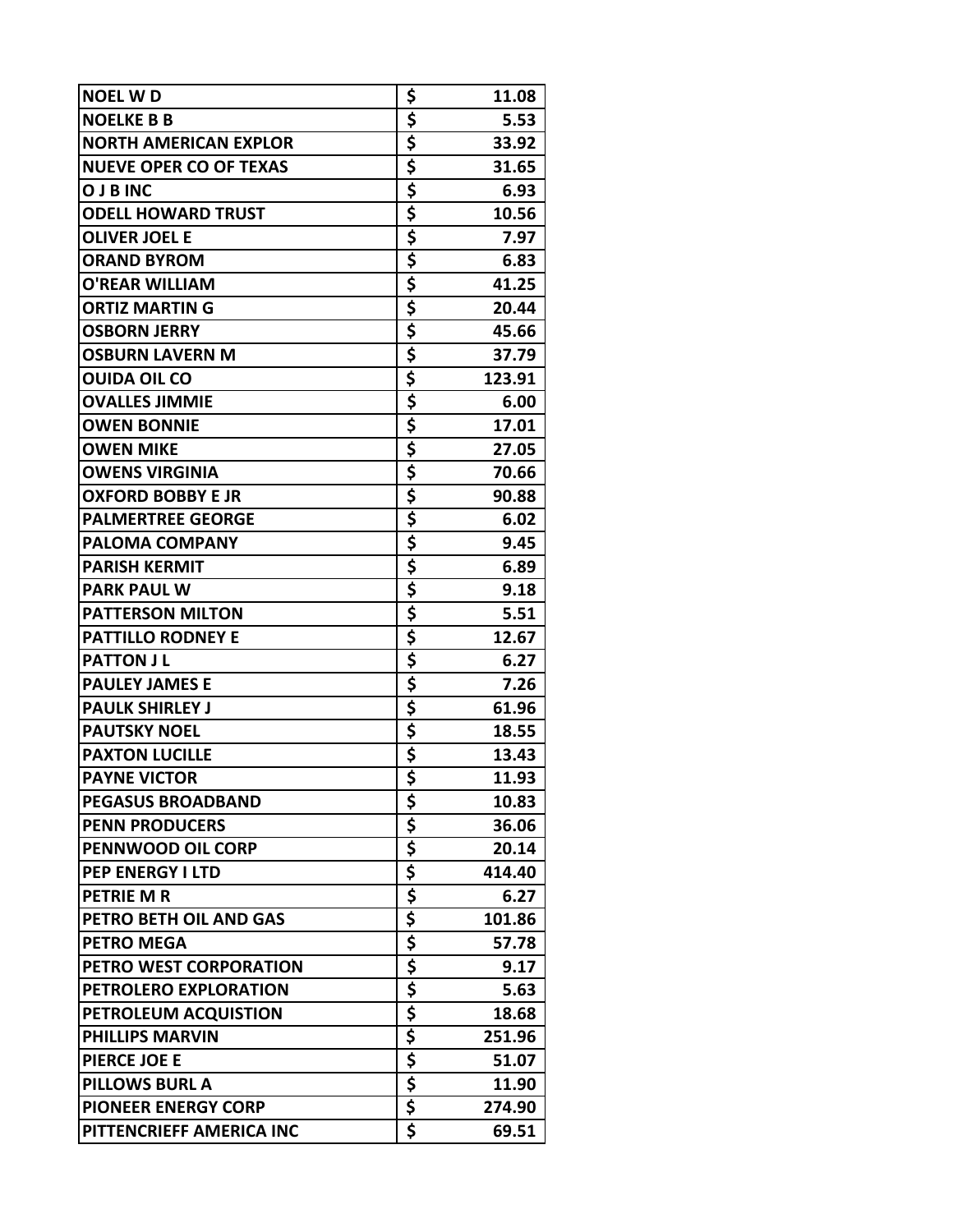| <b>PLOVER PRODUCTION CO</b>        | \$                         | 9.48   |
|------------------------------------|----------------------------|--------|
| <b>PLYLER J C</b>                  | \$                         | 12.75  |
| <b>POE CLIFTON</b>                 | \$                         | 7.67   |
| POE D C                            | \$                         | 11.68  |
| <b>POLAND JEFF</b>                 | \$                         | 6.61   |
| <b>POLLAN DR BILL</b>              | \$                         | 37.48  |
| <b>POLSTON H O</b>                 | $\frac{1}{5}$              | 13.91  |
| <b>PONDER CHARLES R</b>            | \$                         | 6.85   |
| <b>POOL SAND &amp; GRAVEL</b>      | \$                         | 118.14 |
| POPE R A                           | \$                         | 41.14  |
| <b>POPNOE B W</b>                  | \$                         | 28.52  |
| <b>PORTER JENNIFER E</b>           | \$                         | 5.62   |
| <b>POSTER RUSS E</b>               | \$                         | 9.01   |
| <b>POSTON CODY L</b>               | \$                         | 75.19  |
| <b>POWELL BRANDT</b>               | \$                         | 6.71   |
| <b>POWERS JERRY</b>                | \$                         | 5.83   |
| <b>PRESLEY L P</b>                 | \$                         | 9.95   |
| <b>PRIDDY OLEN</b>                 | \$                         | 8.28   |
| PRIDE PIPE LINE CO                 | \$                         | 44.38  |
| <b>PRIDEMORE OTTIST</b>            | \$                         | 13.51  |
| <b>PRINE PHILD</b>                 | \$                         | 5.60   |
| <b>PROBST FRANK</b>                | \$                         | 10.66  |
| <b>PROGRESS OIL COMPANY</b>        | \$                         | 10.31  |
| <b>PROLER ENERGY CORP</b>          | \$                         | 68.58  |
| <b>PRUITT WH</b>                   | \$                         | 25.43  |
| <b>PUMA PETROLEUM CO</b>           | \$                         | 24.97  |
| <b>PUTNAM GEORGE C</b>             | \$                         | 10.28  |
| <b>QUAILS FARRIER SERVICE</b>      |                            | 5.01   |
| <b>QUEEN JOHN W</b>                | $rac{5}{5}$<br>$rac{5}{5}$ | 54.08  |
| <b>QUINN J W JR</b>                |                            | 28.54  |
| <b>R &amp; H INVESTMENTS</b>       | \$                         | 115.89 |
| <b>R &amp; L PRODUCING CO</b>      |                            | 157.23 |
| R & W OIL CO.                      |                            | 12.08  |
| <b>RBMOIL</b>                      | $rac{5}{5}$<br>$rac{5}{5}$ | 30.65  |
| <b>RAM TEX DEVELOPMENT</b>         |                            | 18.51  |
| <b>RAMSEY LYNN</b>                 | \$                         | 7.76   |
| <b>RANSBARGER W D</b>              | \$                         | 21.89  |
| <b>RATTS ROBERT V INC</b>          | \$                         | 12.69  |
| <b>RAW ENERGY</b>                  | \$                         | 62.30  |
| <b>RAY ANN W</b>                   |                            | 20.04  |
| <b>RAY BOBBY G</b>                 | $rac{5}{5}$                | 60.70  |
| <b>RAY MITCHELL J</b>              | \$                         | 8.60   |
| <b>RAY RALPH R JR</b>              |                            | 38.66  |
| <b>RBD SHELBY OPERATING AGENCY</b> | $rac{5}{5}$                | 47.57  |
| <b>READING AND BATES</b>           | \$                         | 6.23   |
|                                    |                            |        |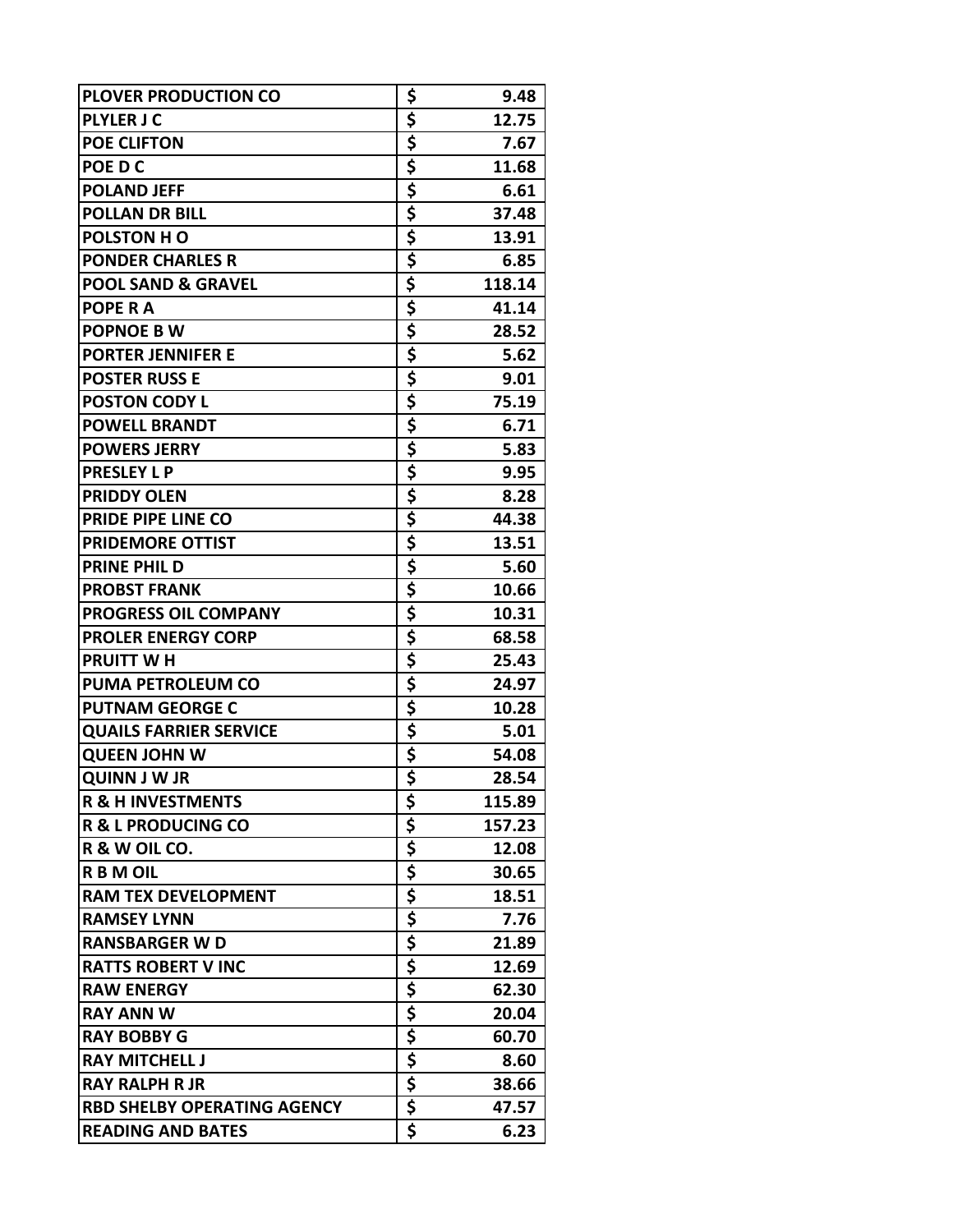| <b>RED RIVER VALLEY</b>     | \$                                   | 30.87  |
|-----------------------------|--------------------------------------|--------|
| <b>REGAL ENTERPRISES</b>    | \$                                   | 14.85  |
| <b>REYNOLDS ANNA MAE</b>    | \$                                   | 7.27   |
| <b>RFM EXP CO</b>           | \$                                   | 8.36   |
| <b>RHOADS H B</b>           | \$                                   | 23.25  |
| <b>RHODES DRILLING CO</b>   | \$                                   | 20.54  |
| <b>RICE JACK DR</b>         | \$                                   | 20.44  |
| <b>RICH MAEVONNE E</b>      | \$                                   | 8.92   |
| <b>RICHARDS GARLAND</b>     | \$                                   | 23.13  |
| <b>RIDER E O</b>            | \$                                   | 5.23   |
| <b>RILEY RANDY</b>          | \$                                   | 19.34  |
| <b>RIO OPERATING COM</b>    | \$                                   | 24.46  |
| <b>ROBB H B JR</b>          | \$                                   | 6.07   |
| <b>ROBBIE JOE ENERGY</b>    | \$                                   | 13.08  |
| <b>ROBERTS JOHN A</b>       | \$                                   | 5.42   |
| <b>ROBERTS L B</b>          | \$                                   | 19.56  |
| <b>ROBERTSON FRENCH</b>     | \$                                   | 21.81  |
| <b>ROBESON CHARLES L</b>    | \$                                   | 17.43  |
| <b>ROBINSON CJ</b>          | \$                                   | 10.33  |
| <b>ROBINSON CJJR</b>        | \$                                   | 11.31  |
| <b>ROBINSON JOHN DBA</b>    | \$                                   | 7.98   |
| <b>ROBLES TOMIL</b>         | \$                                   | 5.48   |
| <b>ROCKWOOD WATER WORKS</b> | \$                                   | 5.36   |
| <b>ROCKY RIDGE RANCH</b>    | \$                                   | 91.02  |
| <b>ROCO PETROLEUM INC</b>   | \$                                   | 344.37 |
| <b>RODRIGUEZ AMANDA L</b>   | \$                                   | 21.11  |
| <b>RODRIGUEZ PAUL</b>       | \$                                   | 31.94  |
| <b>ROSS CURTIS N</b>        | <u>\$</u>                            | 11.88  |
| <b>ROSS SHERRY R</b>        | \$                                   | 18.21  |
| <b>RUSSELL LEON ESTATE</b>  | $\overline{\boldsymbol{\mathsf{s}}}$ | 6.05   |
| <b>RUSSELL RALPH</b>        | \$                                   | 6.29   |
| <b>RUTLEDGE JERRY</b>       | \$                                   | 9.23   |
| <b>RUTLEDGE RJ</b>          | \$                                   | 11.05  |
| <b>RYLANT ARBOTH A</b>      |                                      | 11.38  |
| <b>RYON KIPP J</b>          | $rac{5}{5}$                          | 8.92   |
| <b>SAFARI EXPLORATION</b>   | \$                                   | 5.38   |
| <b>SALAS GERALD P</b>       |                                      | 45.66  |
| <b>SALES CO INC</b>         | $rac{5}{5}$                          | 14.12  |
| <b>SALVATO JAMES W</b>      | \$                                   | 12.83  |
| <b>SAMANIEGO ARNOLD A</b>   | \$                                   | 10.03  |
| <b>SAMPLEY CHARLES R</b>    | \$                                   | 9.70   |
| <b>SANDERS JAMES V</b>      | \$                                   | 15.31  |
| <b>SANSOM A V</b>           | \$                                   | 5.41   |
| <b>SANSOM SABRA</b>         | \$                                   | 23.81  |
| <b>SANTA ANNA FARMS INC</b> | \$                                   | 30.79  |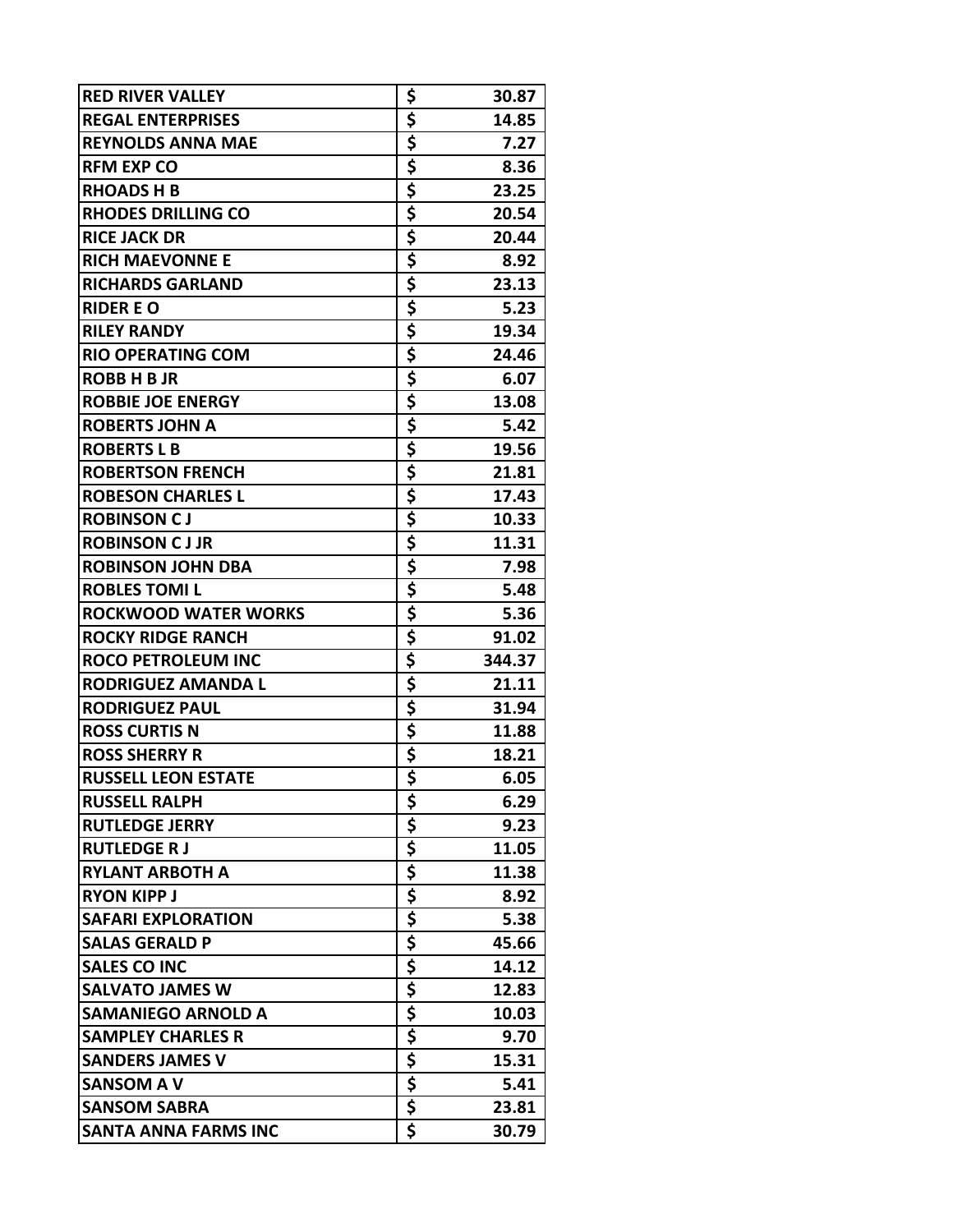| SANTA ANNA PIPE C                   | \$<br>42.01  |
|-------------------------------------|--------------|
| <b>SAYEN GREGORY S</b>              | \$<br>5.37   |
| <b>SCALF A RANDY</b>                | \$<br>8.81   |
| <b>SCHRAER DENNIS</b>               | \$<br>9.95   |
| <b>SCHWARTZ GARY</b>                | \$<br>7.56   |
| <b>SCHWERTNER DEL</b>               | \$<br>12.26  |
| <b>SCULLY ENERGY CORP</b>           | \$<br>23.34  |
| <b>SEIDEL INC</b>                   | \$<br>25.58  |
| <b>SELLERS RUTH M</b>               | \$<br>19.08  |
| <b>SELLMAN BILLY R</b>              | \$<br>9.82   |
| <b>SESSOM DANNY C</b>               | \$<br>24.31  |
| <b>SEWARD J A</b>                   | \$<br>9.03   |
| <b>SHAHAN LORETTA J</b>             | \$<br>88.61  |
| <b>SHAR ALAN OIL CO</b>             | \$<br>70.63  |
| <b>SHEFFIELD CHAD A</b>             | \$<br>5.77   |
| <b>SHELBURNE FARMS</b>              | \$<br>5.73   |
| <b>SHELTON MARION BUD</b>           | \$<br>11.88  |
| <b>SHEPHERD MAXINE</b>              | \$<br>5.32   |
| <b>SHIFFLETT SCOTT DBA</b>          | \$<br>101.96 |
| <b>SHILOH OPEATING AND EXPLORAT</b> | \$<br>151.06 |
| SIDCO OIL CO                        | \$<br>42.40  |
| <b>SIKES T A</b>                    | \$<br>12.07  |
| <b>SILLER DANIEL C</b>              | \$<br>15.69  |
| <b>SILLER EVA</b>                   | \$<br>32.05  |
| <b>SIMECEK MARY (ESTATE)</b>        | \$<br>7.70   |
| <b>SIMS GREG E</b>                  | \$<br>13.09  |
| <b>SINCLAIR EXPLORATION CO</b>      | \$<br>63.90  |
| <b>SIPPEL WALTER J</b>              | \$<br>8.40   |
| <b>SITTERLE GERALD</b>              | \$<br>5.84   |
| <b>SKDS OIL CO INC</b>              | 28.46        |
| <b>SKELTON CHESTER</b>              | \$<br>9.72   |
| <b>SMITH A E</b>                    | \$<br>11.13  |
| <b>SMITH ANDY H</b>                 | \$<br>5.30   |
| <b>SMITH BUDDIE L</b>               | \$<br>13.01  |
| <b>SMITH CHARLES</b>                | \$<br>10.27  |
| SMITH H M                           | \$<br>65.82  |
| <b>SMITH JACKSON B</b>              | \$<br>10.16  |
| <b>SMITH RICHARD L</b>              | \$<br>10.18  |
| <b>SOLITARIES OF DEKOVEN</b>        | \$<br>31.39  |
| <b>SOUTHERN STATE ENERGY</b>        | \$<br>29.64  |
| SOUTHERN UNION EXP                  | \$<br>159.98 |
| <b>SOUTHLAND ROYALTY</b>            | \$<br>480.46 |
| <b>SOUTHWIN EXPLOR INC</b>          | \$<br>38.63  |
| <b>SPENCER PETROLEUM CO</b>         | \$<br>48.99  |
| <b>SPRADLING PATRICIA</b>           | \$<br>11.77  |
|                                     |              |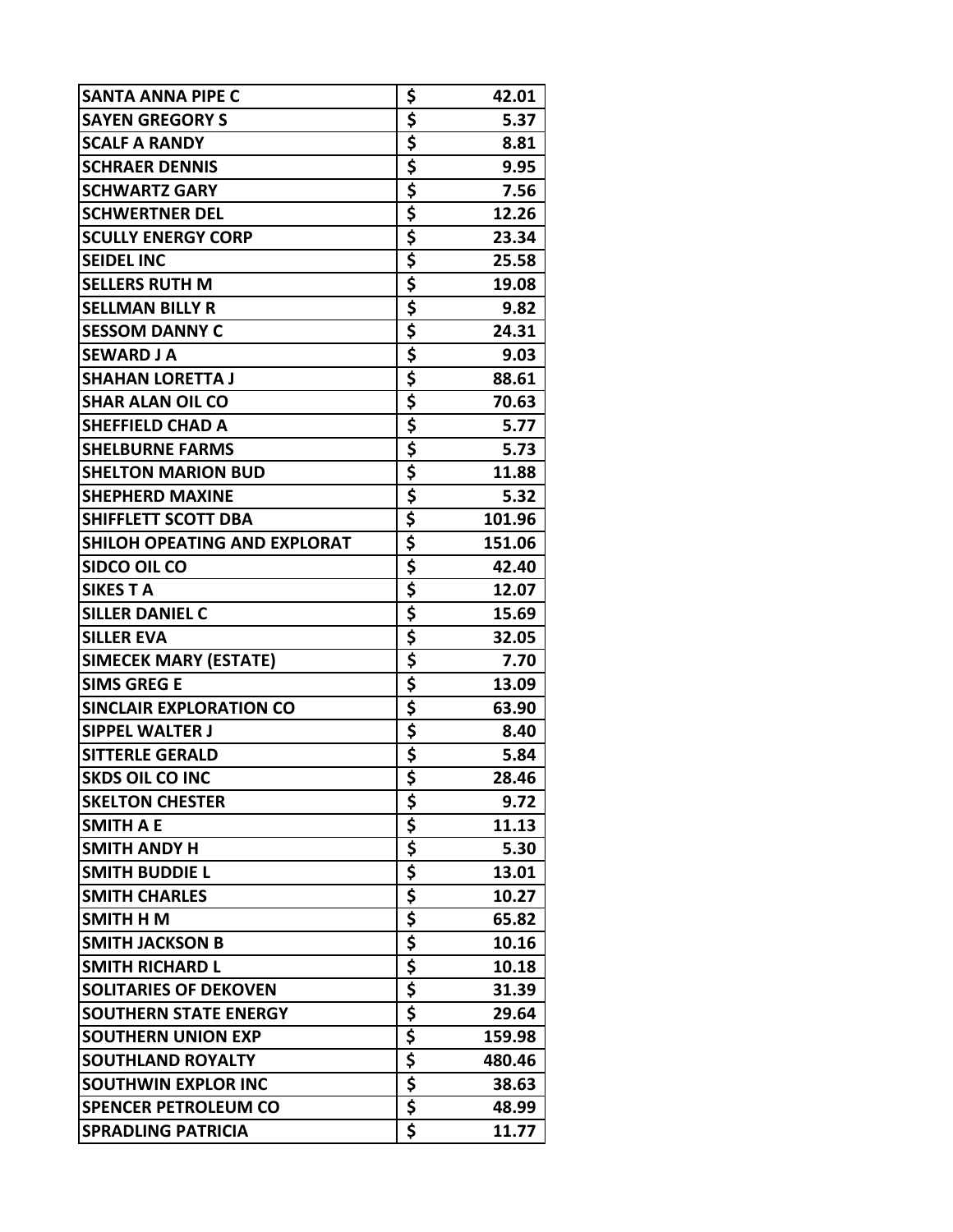| <b>STANDARD OIL TOOLS INC</b>    | \$                                                               | 106.31 |
|----------------------------------|------------------------------------------------------------------|--------|
| <b>STANDLY BILLY</b>             | \$                                                               | 20.25  |
| <b>STARK GARY</b>                | \$                                                               | 6.98   |
| <b>STEARNS JOHN R</b>            | \$                                                               | 9.89   |
| <b>STEARNS NOVELLA</b>           | \$                                                               | 33.77  |
| <b>STEPHENS GERALD</b>           | \$                                                               | 5.58   |
| <b>STEPHENSON JUDY</b>           | $rac{5}{5}$                                                      | 7.18   |
| <b>STEVENS JOHN</b>              |                                                                  | 5.40   |
| <b>STEWARD JOHNNIE</b>           | \$                                                               | 7.19   |
| <b>STIEBLING MARY L</b>          | \$                                                               | 7.56   |
| <b>STOKES JAMES W</b>            | \$                                                               | 27.97  |
| <b>STONE ML</b>                  | \$                                                               | 5.34   |
| <b>STORY TOM</b>                 | \$                                                               | 10.25  |
| <b>STRAKOS LUDY A</b>            | \$                                                               | 19.95  |
| <b>STRATTON KELSEY D</b>         | \$                                                               | 10.53  |
| <b>STRICKLAND ALAN</b>           | \$                                                               | 7.98   |
| <b>STRICKLAND DURWOOD</b>        | \$                                                               | 39.48  |
| <b>STRICKLAND J B</b>            | \$                                                               | 8.18   |
| <b>SUBSURFACE ENERGY CORP</b>    | $rac{5}{5}$                                                      | 51.26  |
| <b>SULLIVAN BARRY C</b>          |                                                                  | 17.83  |
| <b>SWINNEY JOHNNY A</b>          | \$                                                               | 18.93  |
| <b>SYERS RICHARD D</b>           | $rac{5}{5}$                                                      | 42.99  |
| <b>TAND LOILS</b>                |                                                                  | 10.75  |
| <b>TAND LOILS</b>                | \$                                                               | 19.90  |
| <b>TANKERSLEY D C</b>            | \$                                                               | 16.48  |
| <b>TATE J C</b>                  | \$                                                               | 9.39   |
| <b>TAYLOR COUNTY OPERATING</b>   | \$                                                               | 8.23   |
| <b>TAYLOR JERRY D</b>            | \$                                                               | 13.94  |
| <b>TAYLOR THOMAS N</b>           | $rac{5}{5}$                                                      | 10.62  |
| <b>TEX LARK</b>                  |                                                                  | 10.42  |
| <b>TEXAS GREENHOUSE</b>          | \$                                                               | 6.45   |
| TH PRODUCTION C                  | \$                                                               | 63.11  |
| <b>THARP JOHNNY</b>              | \$                                                               | 11.32  |
| <b>THE BARN</b>                  | \$                                                               | 24.55  |
| THE ENERGY PARTNERS              | \$                                                               | 36.35  |
| THE LANDRICH CORPORATION         | \$                                                               | 150.02 |
| <b>THOMAS AND POWELL ROYALTY</b> | \$                                                               | 18.34  |
| <b>THOMAS OIL TOOLS</b>          | \$                                                               | 5.21   |
| <b>THOMAS OPERATING</b>          | \$                                                               | 13.09  |
| <b>THOMPSON CHERYL A</b>         |                                                                  | 26.38  |
| <b>THOMPSON DWAIN</b>            |                                                                  | 5.25   |
| <b>THOMPSON VERNA J</b>          |                                                                  | 8.11   |
| <b>THORNELL JAMES</b>            | $\frac{1}{5}$<br>$\frac{1}{5}$<br>$\frac{1}{5}$<br>$\frac{1}{5}$ | 6.90   |
| <b>THORNTON CHAD M</b>           |                                                                  | 10.85  |
| <b>THUNDERBOLT OIL &amp; GAS</b> | \$                                                               | 103.53 |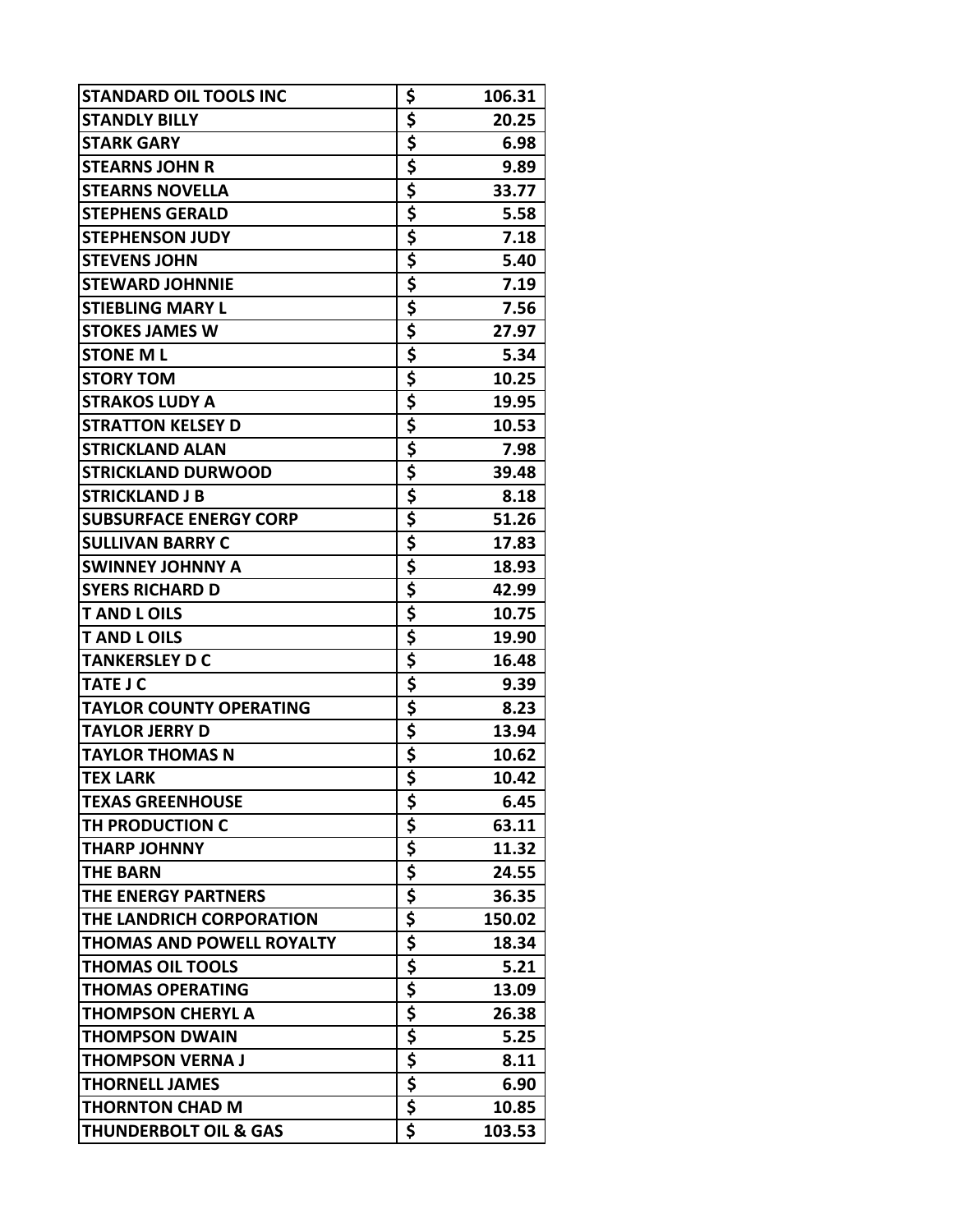| <b>TIDWELL KELIE T</b>        | \$          | 12.05  |
|-------------------------------|-------------|--------|
| <b>TIERRA EXPLORATION INC</b> | \$          | 16.33  |
| <b>TINKLER STACEY R</b>       | <u>\$</u>   | 11.01  |
| <b>TNT ENGINEERING INC</b>    | \$          | 88.22  |
| <b>TOBIN CJ</b>               | \$          | 139.15 |
| <b>TOPONCE JUDY</b>           | \$          | 41.76  |
| <b>TOUNGET C B</b>            | \$          | 283.47 |
| <b>TOWERY HW</b>              | \$          | 11.10  |
| <b>TRADE WINDS MOTEL</b>      | \$          | 115.43 |
| <b>TRAMMELL JOE</b>           | \$          | 6.62   |
| <b>TRANS-TEX. ENERGY</b>      | \$          | 26.66  |
| TRI COUNTY DRLG INC           | \$          | 24.93  |
| <b>TRI PETROLEUM CO</b>       | \$          | 172.15 |
| <b>TRINKNER HENRY G</b>       | \$          | 18.17  |
| <b>TRITON OIL GAS</b>         | \$          | 38.04  |
| <b>TROWBRIDGE MAXIE</b>       | \$          | 9.31   |
| <b>TUCKER LEWIS</b>           | \$          | 81.53  |
| <b>TUCKER MIKE</b>            | \$          | 18.00  |
| <b>TURK DAVID F</b>           | \$          | 8.35   |
| <b>TURNBOW MICHAEL K</b>      | \$          | 6.10   |
| <b>TURNER BRANDEN E</b>       | \$          | 10.03  |
| <b>TURNER D J</b>             | \$          | 19.67  |
| <b>TURNER VIRGIL</b>          | \$          | 7.23   |
| <b>TURTLE PROD CO</b>         | \$          | 5.82   |
| <b>UNDERWOOD BOBBIE A</b>     | \$          | 62.17  |
| <b>UNION CH AT TRICKHAM</b>   | \$          | 6.39   |
| <b>UNITED TEXAS PET</b>       | \$          | 5.45   |
| <b>UNITED TEXAS PETRO</b>     | \$          | 11.10  |
| <b>V S M DEVELOPMENT</b>      | \$          | 129.47 |
| <b>VALLEY VIEW BAIT</b>       |             | 5.31   |
| <b>VANDERVEER JIM</b>         | \$          | 12.39  |
| <b>VANZANDT ROBERT H</b>      | \$          | 22.22  |
| <b>VAUGHN ANNIE LOU</b>       | \$          | 6.56   |
| <b>VAWTER MIKE</b>            |             | 5.10   |
| <b>VERMILLION RESOUR INC</b>  | $rac{5}{5}$ | 29.09  |
| <b>V-F PETROLEUM CORP</b>     | \$          | 26.49  |
| <b>VINES TRUETT</b>           | \$          | 6.92   |
| <b>VINSON JAMES</b>           | \$          | 11.91  |
| <b>VINSON MORTY C</b>         | \$          | 14.06  |
| <b>VIP CATTLE CO</b>          | \$          | 8.59   |
| W E OIL CO                    | \$          | 31.22  |
| <b>WLK PROPERTIES</b>         | \$          | 46.74  |
| <b>WACHSMANN JAMES L</b>      | \$          | 10.09  |
| <b>WALDROP JEFF</b>           | \$          | 9.75   |
| <b>WARD DONALD G</b>          | \$          | 47.83  |
|                               |             |        |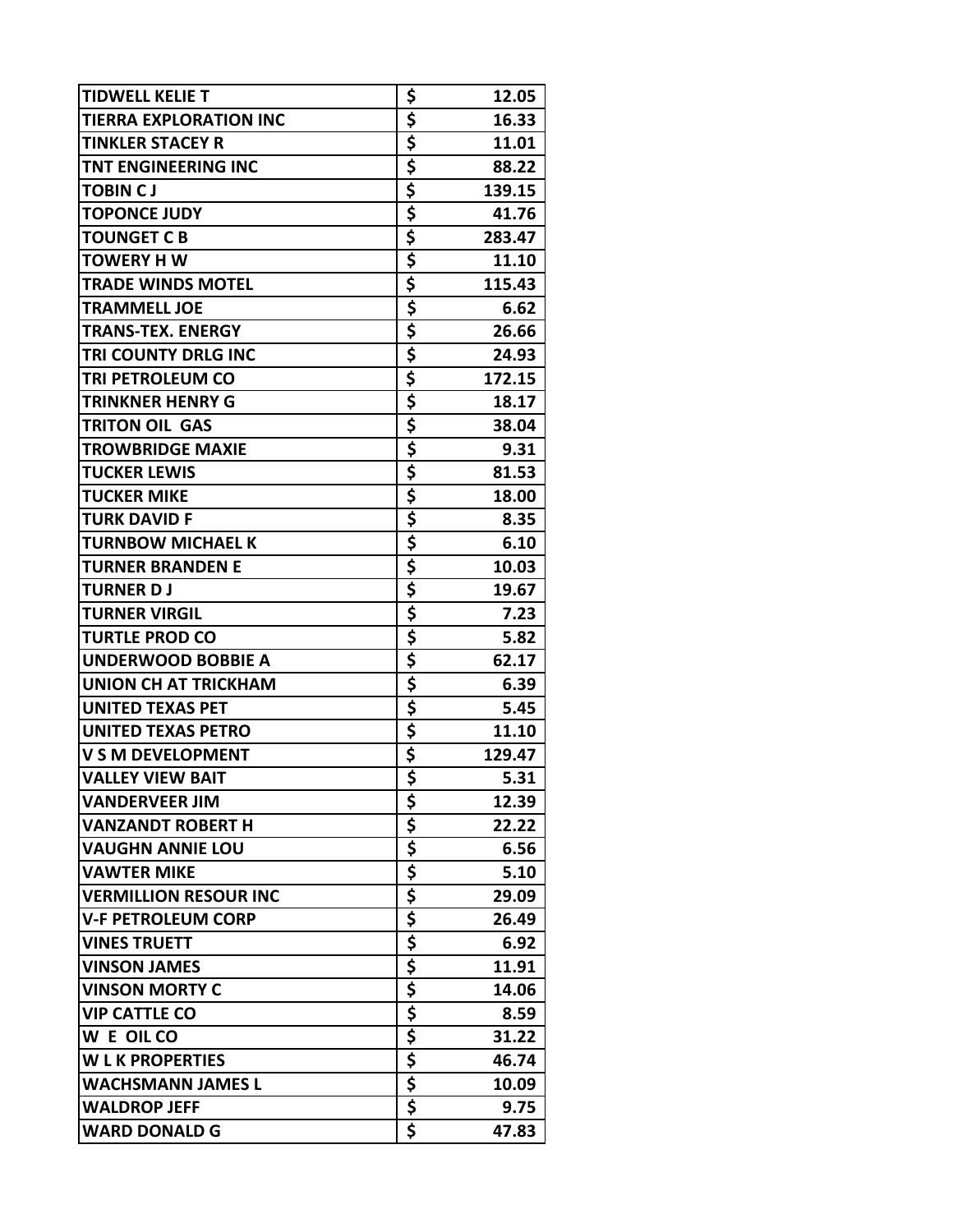| \$<br><b>WARREN JUSTIN S</b><br>46.83<br>\$<br><b>WATKINS RUTH STOVALL</b><br>8.04<br>\$<br><b>WATSON ED</b><br>5.02<br>\$<br><b>WATSON FLOYD T</b><br>10.94<br>\$<br><b>WAUGH DENNIS</b><br>22.59<br>\$<br><b>WDH OIL PROPERTIES</b><br>52.10<br>\$<br>24.85<br><b>WEATHERBEE PAUL</b><br>\$<br><b>WEATHERBEE PETROLEUM</b><br>7.04<br>\$<br><b>WEBB VERNON</b><br>7.70<br>\$<br><b>WEDCO TEXAS CORPORATION</b><br>22.04<br>\$<br><b>WELLHAUSEN BILL</b><br>29.40<br>\$<br><b>WELLS FLOYD</b><br>7.01<br>\$<br>13.59<br><b>WELLS RYAN W</b><br>\$<br><b>WELLS T E</b><br>81.83<br>\$<br>5.96<br><b>WENDLAND RANCH</b><br>\$<br><b>WEST TL</b><br>5.44<br>\$<br><b>WEST TEXAS MINERALS INC</b><br>23.05<br>\$<br>15.52<br><b>WESTBROOK ARNIE LEE DBA</b><br>\$<br><b>WESTERN CON TEX CORP</b><br>8.32<br>\$<br><b>WESTERN SKY OIL AND GAS</b><br>6.44<br>\$<br>111.27<br><b>WESTWOOD ENERGY INC</b><br>\$<br><b>WEVERKA CHRYSTAL L</b><br>9.64<br>\$<br><b>WHEAT A R</b><br>9.99<br>\$<br>22.54<br><b>WHISENANT DOROTHEA</b><br>\$<br><b>WHITAKER DAVID</b><br>5.90<br>\$<br><b>WHITE FRANK</b><br>52.58<br>\$<br><b>WHITE HELEN</b><br>43.48<br>\$<br><b>WHITE ROBERT R</b><br>8.99<br>Ś<br>8.42<br><b>WHITFIELD DEWEY</b><br>\$<br><b>WHITLING CLARENCE E JR</b><br>17.85<br>\$<br><b>WHITMIRE LEWIS M</b><br>41.25<br>\$<br><b>WHITTINGTON BRANDON P</b><br>28.13<br>\$<br><b>WHON OIL &amp; GAS, INC.</b><br>25.55<br>\$<br>6.65<br><b>WICO</b><br>\$<br><b>WILDE ERWIN E ESTATE</b><br>14.93<br>\$<br>10.22<br><b>WILFORD B FULTZ FAMILY TRUST</b><br>\$<br><b>WILKINS ALBERT</b><br>39.88<br>\$<br><b>WILKINS ANNIE B</b><br>40.61<br>\$<br><b>WILKINSON RAY G</b><br>11.18<br>\$<br><b>WILLIAMS ALMA</b><br>5.99<br>\$<br><b>WILLIAMS GLADYS</b><br>5.73<br>\$<br><b>WILLIAMS J V</b><br>6.34 | <b>WARD MIKE</b> | \$<br>5.64 |
|------------------------------------------------------------------------------------------------------------------------------------------------------------------------------------------------------------------------------------------------------------------------------------------------------------------------------------------------------------------------------------------------------------------------------------------------------------------------------------------------------------------------------------------------------------------------------------------------------------------------------------------------------------------------------------------------------------------------------------------------------------------------------------------------------------------------------------------------------------------------------------------------------------------------------------------------------------------------------------------------------------------------------------------------------------------------------------------------------------------------------------------------------------------------------------------------------------------------------------------------------------------------------------------------------------------------------------------------------------------------------------------------------------------------------------------------------------------------------------------------------------------------------------------------------------------------------------------------------------------------------------------------------------------------------------------------------------------------------------------------------------------------------------------------------|------------------|------------|
|                                                                                                                                                                                                                                                                                                                                                                                                                                                                                                                                                                                                                                                                                                                                                                                                                                                                                                                                                                                                                                                                                                                                                                                                                                                                                                                                                                                                                                                                                                                                                                                                                                                                                                                                                                                                      |                  |            |
|                                                                                                                                                                                                                                                                                                                                                                                                                                                                                                                                                                                                                                                                                                                                                                                                                                                                                                                                                                                                                                                                                                                                                                                                                                                                                                                                                                                                                                                                                                                                                                                                                                                                                                                                                                                                      |                  |            |
|                                                                                                                                                                                                                                                                                                                                                                                                                                                                                                                                                                                                                                                                                                                                                                                                                                                                                                                                                                                                                                                                                                                                                                                                                                                                                                                                                                                                                                                                                                                                                                                                                                                                                                                                                                                                      |                  |            |
|                                                                                                                                                                                                                                                                                                                                                                                                                                                                                                                                                                                                                                                                                                                                                                                                                                                                                                                                                                                                                                                                                                                                                                                                                                                                                                                                                                                                                                                                                                                                                                                                                                                                                                                                                                                                      |                  |            |
|                                                                                                                                                                                                                                                                                                                                                                                                                                                                                                                                                                                                                                                                                                                                                                                                                                                                                                                                                                                                                                                                                                                                                                                                                                                                                                                                                                                                                                                                                                                                                                                                                                                                                                                                                                                                      |                  |            |
|                                                                                                                                                                                                                                                                                                                                                                                                                                                                                                                                                                                                                                                                                                                                                                                                                                                                                                                                                                                                                                                                                                                                                                                                                                                                                                                                                                                                                                                                                                                                                                                                                                                                                                                                                                                                      |                  |            |
|                                                                                                                                                                                                                                                                                                                                                                                                                                                                                                                                                                                                                                                                                                                                                                                                                                                                                                                                                                                                                                                                                                                                                                                                                                                                                                                                                                                                                                                                                                                                                                                                                                                                                                                                                                                                      |                  |            |
|                                                                                                                                                                                                                                                                                                                                                                                                                                                                                                                                                                                                                                                                                                                                                                                                                                                                                                                                                                                                                                                                                                                                                                                                                                                                                                                                                                                                                                                                                                                                                                                                                                                                                                                                                                                                      |                  |            |
|                                                                                                                                                                                                                                                                                                                                                                                                                                                                                                                                                                                                                                                                                                                                                                                                                                                                                                                                                                                                                                                                                                                                                                                                                                                                                                                                                                                                                                                                                                                                                                                                                                                                                                                                                                                                      |                  |            |
|                                                                                                                                                                                                                                                                                                                                                                                                                                                                                                                                                                                                                                                                                                                                                                                                                                                                                                                                                                                                                                                                                                                                                                                                                                                                                                                                                                                                                                                                                                                                                                                                                                                                                                                                                                                                      |                  |            |
|                                                                                                                                                                                                                                                                                                                                                                                                                                                                                                                                                                                                                                                                                                                                                                                                                                                                                                                                                                                                                                                                                                                                                                                                                                                                                                                                                                                                                                                                                                                                                                                                                                                                                                                                                                                                      |                  |            |
|                                                                                                                                                                                                                                                                                                                                                                                                                                                                                                                                                                                                                                                                                                                                                                                                                                                                                                                                                                                                                                                                                                                                                                                                                                                                                                                                                                                                                                                                                                                                                                                                                                                                                                                                                                                                      |                  |            |
|                                                                                                                                                                                                                                                                                                                                                                                                                                                                                                                                                                                                                                                                                                                                                                                                                                                                                                                                                                                                                                                                                                                                                                                                                                                                                                                                                                                                                                                                                                                                                                                                                                                                                                                                                                                                      |                  |            |
|                                                                                                                                                                                                                                                                                                                                                                                                                                                                                                                                                                                                                                                                                                                                                                                                                                                                                                                                                                                                                                                                                                                                                                                                                                                                                                                                                                                                                                                                                                                                                                                                                                                                                                                                                                                                      |                  |            |
|                                                                                                                                                                                                                                                                                                                                                                                                                                                                                                                                                                                                                                                                                                                                                                                                                                                                                                                                                                                                                                                                                                                                                                                                                                                                                                                                                                                                                                                                                                                                                                                                                                                                                                                                                                                                      |                  |            |
|                                                                                                                                                                                                                                                                                                                                                                                                                                                                                                                                                                                                                                                                                                                                                                                                                                                                                                                                                                                                                                                                                                                                                                                                                                                                                                                                                                                                                                                                                                                                                                                                                                                                                                                                                                                                      |                  |            |
|                                                                                                                                                                                                                                                                                                                                                                                                                                                                                                                                                                                                                                                                                                                                                                                                                                                                                                                                                                                                                                                                                                                                                                                                                                                                                                                                                                                                                                                                                                                                                                                                                                                                                                                                                                                                      |                  |            |
|                                                                                                                                                                                                                                                                                                                                                                                                                                                                                                                                                                                                                                                                                                                                                                                                                                                                                                                                                                                                                                                                                                                                                                                                                                                                                                                                                                                                                                                                                                                                                                                                                                                                                                                                                                                                      |                  |            |
|                                                                                                                                                                                                                                                                                                                                                                                                                                                                                                                                                                                                                                                                                                                                                                                                                                                                                                                                                                                                                                                                                                                                                                                                                                                                                                                                                                                                                                                                                                                                                                                                                                                                                                                                                                                                      |                  |            |
|                                                                                                                                                                                                                                                                                                                                                                                                                                                                                                                                                                                                                                                                                                                                                                                                                                                                                                                                                                                                                                                                                                                                                                                                                                                                                                                                                                                                                                                                                                                                                                                                                                                                                                                                                                                                      |                  |            |
|                                                                                                                                                                                                                                                                                                                                                                                                                                                                                                                                                                                                                                                                                                                                                                                                                                                                                                                                                                                                                                                                                                                                                                                                                                                                                                                                                                                                                                                                                                                                                                                                                                                                                                                                                                                                      |                  |            |
|                                                                                                                                                                                                                                                                                                                                                                                                                                                                                                                                                                                                                                                                                                                                                                                                                                                                                                                                                                                                                                                                                                                                                                                                                                                                                                                                                                                                                                                                                                                                                                                                                                                                                                                                                                                                      |                  |            |
|                                                                                                                                                                                                                                                                                                                                                                                                                                                                                                                                                                                                                                                                                                                                                                                                                                                                                                                                                                                                                                                                                                                                                                                                                                                                                                                                                                                                                                                                                                                                                                                                                                                                                                                                                                                                      |                  |            |
|                                                                                                                                                                                                                                                                                                                                                                                                                                                                                                                                                                                                                                                                                                                                                                                                                                                                                                                                                                                                                                                                                                                                                                                                                                                                                                                                                                                                                                                                                                                                                                                                                                                                                                                                                                                                      |                  |            |
|                                                                                                                                                                                                                                                                                                                                                                                                                                                                                                                                                                                                                                                                                                                                                                                                                                                                                                                                                                                                                                                                                                                                                                                                                                                                                                                                                                                                                                                                                                                                                                                                                                                                                                                                                                                                      |                  |            |
|                                                                                                                                                                                                                                                                                                                                                                                                                                                                                                                                                                                                                                                                                                                                                                                                                                                                                                                                                                                                                                                                                                                                                                                                                                                                                                                                                                                                                                                                                                                                                                                                                                                                                                                                                                                                      |                  |            |
|                                                                                                                                                                                                                                                                                                                                                                                                                                                                                                                                                                                                                                                                                                                                                                                                                                                                                                                                                                                                                                                                                                                                                                                                                                                                                                                                                                                                                                                                                                                                                                                                                                                                                                                                                                                                      |                  |            |
|                                                                                                                                                                                                                                                                                                                                                                                                                                                                                                                                                                                                                                                                                                                                                                                                                                                                                                                                                                                                                                                                                                                                                                                                                                                                                                                                                                                                                                                                                                                                                                                                                                                                                                                                                                                                      |                  |            |
|                                                                                                                                                                                                                                                                                                                                                                                                                                                                                                                                                                                                                                                                                                                                                                                                                                                                                                                                                                                                                                                                                                                                                                                                                                                                                                                                                                                                                                                                                                                                                                                                                                                                                                                                                                                                      |                  |            |
|                                                                                                                                                                                                                                                                                                                                                                                                                                                                                                                                                                                                                                                                                                                                                                                                                                                                                                                                                                                                                                                                                                                                                                                                                                                                                                                                                                                                                                                                                                                                                                                                                                                                                                                                                                                                      |                  |            |
|                                                                                                                                                                                                                                                                                                                                                                                                                                                                                                                                                                                                                                                                                                                                                                                                                                                                                                                                                                                                                                                                                                                                                                                                                                                                                                                                                                                                                                                                                                                                                                                                                                                                                                                                                                                                      |                  |            |
|                                                                                                                                                                                                                                                                                                                                                                                                                                                                                                                                                                                                                                                                                                                                                                                                                                                                                                                                                                                                                                                                                                                                                                                                                                                                                                                                                                                                                                                                                                                                                                                                                                                                                                                                                                                                      |                  |            |
|                                                                                                                                                                                                                                                                                                                                                                                                                                                                                                                                                                                                                                                                                                                                                                                                                                                                                                                                                                                                                                                                                                                                                                                                                                                                                                                                                                                                                                                                                                                                                                                                                                                                                                                                                                                                      |                  |            |
|                                                                                                                                                                                                                                                                                                                                                                                                                                                                                                                                                                                                                                                                                                                                                                                                                                                                                                                                                                                                                                                                                                                                                                                                                                                                                                                                                                                                                                                                                                                                                                                                                                                                                                                                                                                                      |                  |            |
|                                                                                                                                                                                                                                                                                                                                                                                                                                                                                                                                                                                                                                                                                                                                                                                                                                                                                                                                                                                                                                                                                                                                                                                                                                                                                                                                                                                                                                                                                                                                                                                                                                                                                                                                                                                                      |                  |            |
|                                                                                                                                                                                                                                                                                                                                                                                                                                                                                                                                                                                                                                                                                                                                                                                                                                                                                                                                                                                                                                                                                                                                                                                                                                                                                                                                                                                                                                                                                                                                                                                                                                                                                                                                                                                                      |                  |            |
|                                                                                                                                                                                                                                                                                                                                                                                                                                                                                                                                                                                                                                                                                                                                                                                                                                                                                                                                                                                                                                                                                                                                                                                                                                                                                                                                                                                                                                                                                                                                                                                                                                                                                                                                                                                                      |                  |            |
|                                                                                                                                                                                                                                                                                                                                                                                                                                                                                                                                                                                                                                                                                                                                                                                                                                                                                                                                                                                                                                                                                                                                                                                                                                                                                                                                                                                                                                                                                                                                                                                                                                                                                                                                                                                                      |                  |            |
|                                                                                                                                                                                                                                                                                                                                                                                                                                                                                                                                                                                                                                                                                                                                                                                                                                                                                                                                                                                                                                                                                                                                                                                                                                                                                                                                                                                                                                                                                                                                                                                                                                                                                                                                                                                                      |                  |            |
|                                                                                                                                                                                                                                                                                                                                                                                                                                                                                                                                                                                                                                                                                                                                                                                                                                                                                                                                                                                                                                                                                                                                                                                                                                                                                                                                                                                                                                                                                                                                                                                                                                                                                                                                                                                                      |                  |            |
|                                                                                                                                                                                                                                                                                                                                                                                                                                                                                                                                                                                                                                                                                                                                                                                                                                                                                                                                                                                                                                                                                                                                                                                                                                                                                                                                                                                                                                                                                                                                                                                                                                                                                                                                                                                                      |                  |            |
|                                                                                                                                                                                                                                                                                                                                                                                                                                                                                                                                                                                                                                                                                                                                                                                                                                                                                                                                                                                                                                                                                                                                                                                                                                                                                                                                                                                                                                                                                                                                                                                                                                                                                                                                                                                                      |                  |            |
| <b>WILLIAMS R E DRILLING</b><br>10.94                                                                                                                                                                                                                                                                                                                                                                                                                                                                                                                                                                                                                                                                                                                                                                                                                                                                                                                                                                                                                                                                                                                                                                                                                                                                                                                                                                                                                                                                                                                                                                                                                                                                                                                                                                |                  | \$         |
| \$<br><b>WILLIAMS RAYMOND H JR</b><br>9.60                                                                                                                                                                                                                                                                                                                                                                                                                                                                                                                                                                                                                                                                                                                                                                                                                                                                                                                                                                                                                                                                                                                                                                                                                                                                                                                                                                                                                                                                                                                                                                                                                                                                                                                                                           |                  |            |